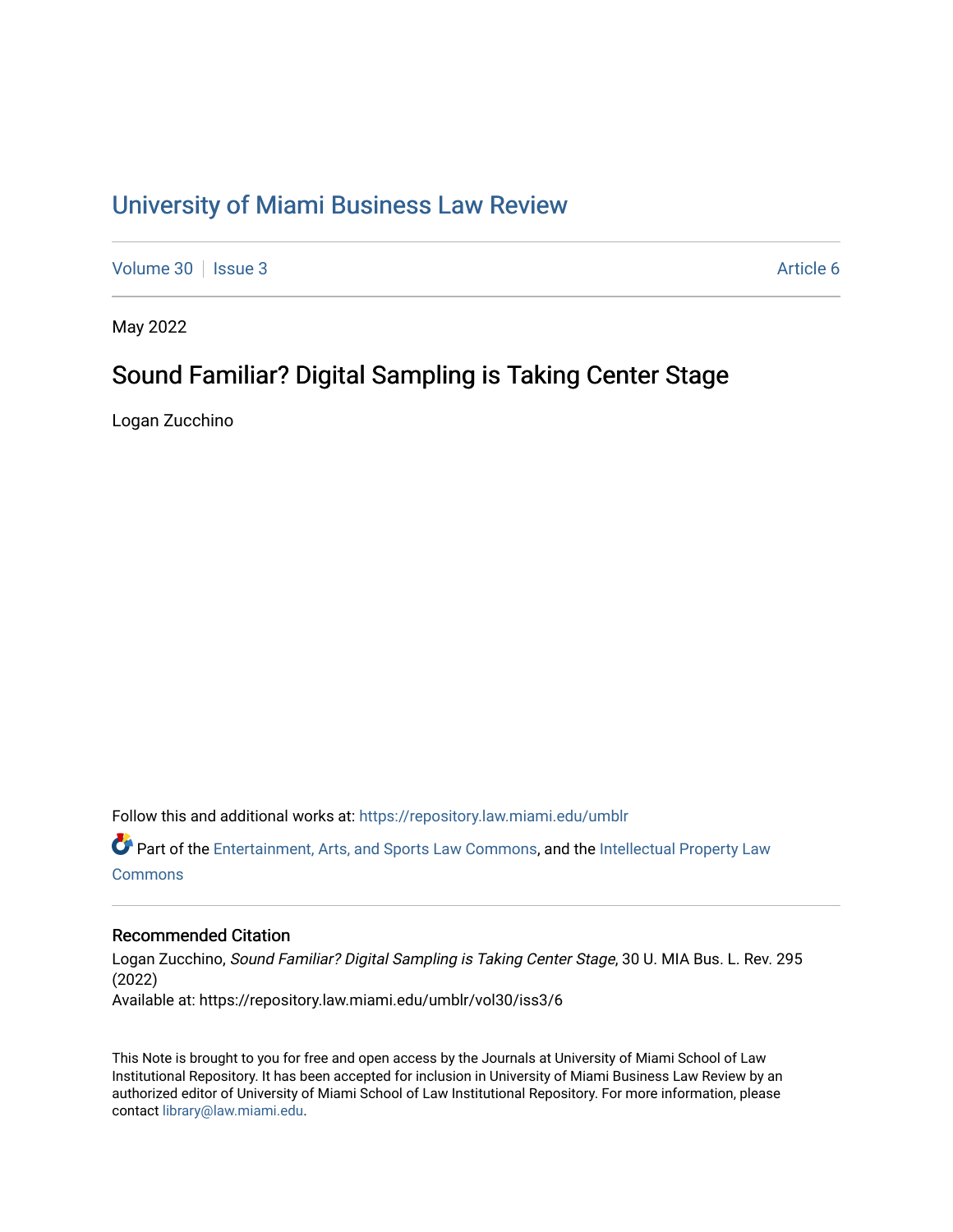## Sound Familiar? Digital Sampling is Taking Center Stage

Logan Zucchino

*Abstract:*

*In 2018, Kendrick Duckworth, better known by his stage-name Kendrick Lamar, became the first non-classical or jazz musician to win the Pulitzer Prize in Music. Equally as surprising, the album contained a magnitude of digital sampling. As digital sampling has become more prevalent since the 1980's, courts have differed on how to handle the issue. By 2016, the Sixth and Ninth Circuit Courts of Appeals established a circuit split on the issue, with one holding that unlicensed digital sampling is per se unlawful, and the other holding that a more lenient test is needed. Courts have continued to struggle with digital sampling cases. However, a growing trend of treating digital sampling cases through a de minimis lens and applying the fair use exception may mark a new and promising solution to the longstanding controversy.*

*This note addresses the complex history and evolution of digital sampling within copyright law. Part I introduces the issue of digital sampling, while Part II dives deeper into the historical and legal background of the practice. Part III identifies and analyzes the decisions from the Sixth and Ninth circuits, which have been the keystone of digital sampling jurisprudence. Part IV analyzes the aftermath of the circuit split, and Part V identifies potential legislative, judicial, and industry solutions to the issue. While much is unclear about digital sampling within the United States legal system, one thing is certain: digital sampling is here to stay.*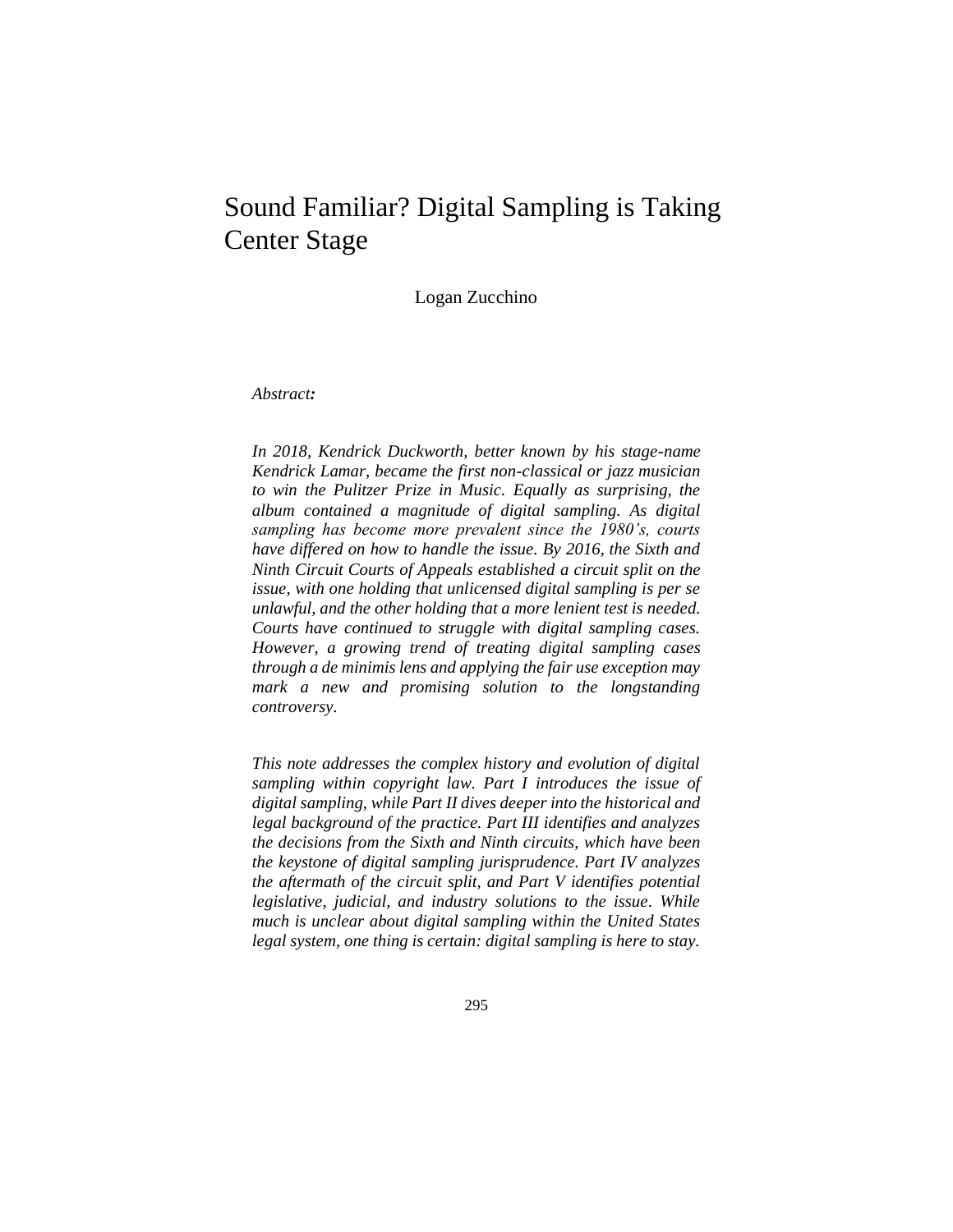|    |                                                              | 296  |
|----|--------------------------------------------------------------|------|
| H. | HISTORICAL AND LEGAL BACKGROUND OF DIGITAL SAMPLING          |      |
|    | IN MUSIC.                                                    | 299  |
|    | A. From Referential Nature to Today's Commonplace: The       |      |
|    |                                                              |      |
|    | B. The "Blurred Lines" of Digital Sampling and Copyright     |      |
|    |                                                              | 301  |
| Ш  | CREATING A CIRCUIT SPLIT: THE AFTERMATH OF BRIDGEPORT        |      |
|    | AND VMG SALSOUL                                              | 306  |
|    | A. No License? Don't Sample: The Sixth Circuit's Bright-line |      |
|    |                                                              | 306  |
|    | B. The Ninth Circuit Splits in "Well Charted Territory"      | 310  |
|    | THE UNCLEAR PATH AHEAD: INCONSISTENCIES AFTER VMG            |      |
|    |                                                              | 313  |
| V. | EMERGING SOLUTIONS FOR DIGITAL SAMPLING: THE RISE OF         |      |
|    | FAIR USE AND THE MODERN MUSIC INDUSTRY                       | .315 |
|    | A. Possible Legislative Action: Amending the Copyright       |      |
|    |                                                              | 316  |
|    | B. The Middle Ground: Pairing De Minimis Analysis and Fair   |      |
|    |                                                              | 318  |
|    | VI. It's a Wrap: Digital Sampling is Here to Stay            | .321 |

#### I. INTRODUCTION

<span id="page-2-0"></span>In 2018, Kendrick Duckworth, better known by his stage name, Kendrick Lamar, became the first non-classical or jazz musician to win the Pulitzer Prize in Music for his album "*DAMN.*" <sup>1</sup> The Pulitzer Prize described Lamar's album as "a virtuosic song collection unified by its vernacular authenticity and rhythmic dynamism that offers affecting vignettes capturing the complexity of modern African-American life."<sup>2</sup>

The award signified not only the growing popularity of rap music, but the acceptance of a departure from traditional music production. Lamar's album was produced through a myriad of digital sampling—the process of "borrowing parts of sound recordings and the subsequent incorporations

<sup>1</sup> *DAMN., by Kendrick Lamar*, THE PULITZER PRIZES, https://www.pulitzer.org/ winners/kendrick-lamar (last visited Nov. 18, 2020); KENDRICK LAMAR, DAMN. (Top Dawg Entertainment 2017).

<sup>2</sup> THE PULITZER PRIZES, *supra* note 1.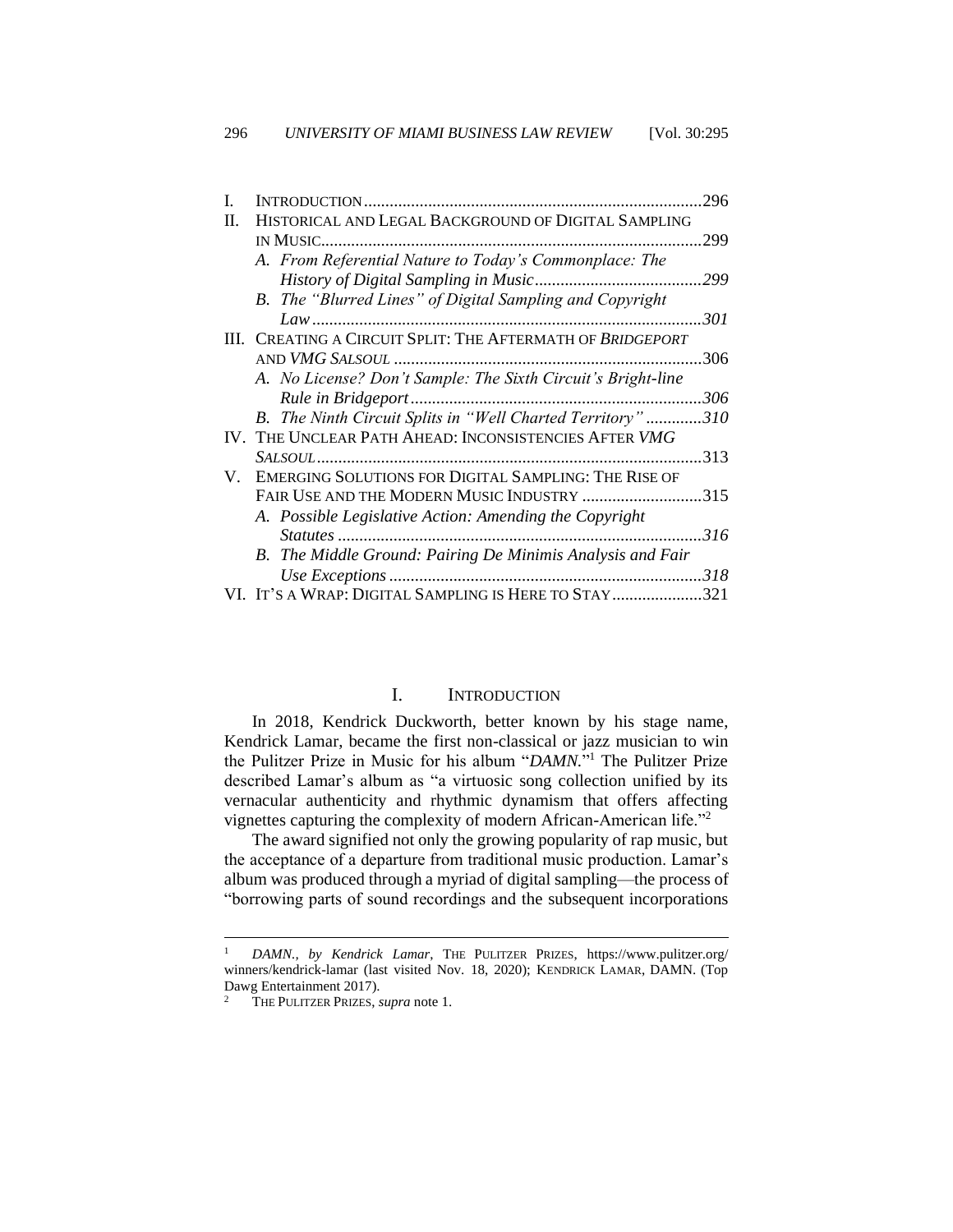of those parts into a new recording."<sup>3</sup> In short, digital sampling is commonly used in music production by copying components of existing sound recordings and modifying them in various ways to creatively incorporate them into a new work.<sup>4</sup>

By the very nature of digital sampling, original copyright owners and new creative artists are not always in agreement about the use of copyrighted sound recordings. As such, the practice has led to a wide array of legal implications. Copyright owners find solace in the Copyright Act of 1976 ("the Copyright Act" or "the Act"), which codified much of modern copyright law.<sup>5</sup> However, digital sampling has been prevalent long before 1976.

The history of "creative borrowing" began decades, or even centuries, prior to the Copyright Act's implementation. As Jazz grew in popularity in the United States during the early  $20<sup>th</sup>$  century, so did the practice of jazz musicians establishing a referential nature to their performances.<sup>6</sup> Jazz musicians would often integrate certain notes, sounds, melodies, or segments of another artist's music into their own performances as a way of showing respect to the genre's legends.<sup>7</sup> The practice became more common in a digital medium throughout the 1980's and 1990's, as digital sampling was introduced into the rock and  $R&B$  genres.<sup>8</sup>

Today, many of the biggest names in music have integrated digital sampling into their work, such as Jay-Z, Kanye West, and Drake.<sup>9</sup> With the fundamental protections afforded to musicians and artists by the Copyright Act, the trend has resulted in a vast amount of litigation.<sup>10</sup> As long as digital sampling has been used, courts have been conflicted over the extent of protection that should be granted to the original copyright holder. What if an artist uses only three notes from an existing sound recording? What if the artist reverses the existing sound recording and

<sup>7</sup> *Steinski Gives a Sampling History Lesson*, NAT'L PUB. RADIO (Oct. 22, 2008, 5:50 AM), https://www.npr.org/templates/story/story.php?storyId=93844583.

<sup>3</sup> Carl A. Falstrom, *Thou Shalt Not Steal: Grand Upright Music Ltd. v. Warner Bros. Records, Inc. and the Future of Digital Sound Sampling in Popular Music*, 45 HASTINGS L.J. 359 (1994).

<sup>4</sup> *See id.*

<sup>5</sup> Copyright Act of 1976, Pub. L. No. 94-553 (1976).

<sup>6</sup> Smithsonian Jazz, *What is Jazz?*, NATIONAL MUSEUM OF AMERICAN HISTORY, https:// americanhistory.si.edu/smithsonian-jazz/education/what-jazz (last visited Nov. 18, 2020).

<sup>8</sup> Ben Myers, *Big Audio Dynamite: More Pioneering than the Clash?*, THE GUARDIAN (Jan. 21, 2011, 7:19 AM), https://www.theguardian.com/music/musicblog/2011/jan/20/ big-audio-dynamite-clash.

<sup>9</sup> *See, e.g.*,JAY-Z&KANYE WEST, *Otis*, in WATCH THE THRONE (Def Jam 2011); DRAKE & JAY-Z, Pound Cake / Paris Morton Music 2, in NOTHING WAS THE SAME (OVO Sound 2013).

<sup>10</sup> *See, e.g.*, Bridgeport Music, Inc. v. Dimension Films, 410 F.3d 792 (6th Cir. 2005); VMG Salsoul, LLC v. Ciccone*,* 824 F.3d 871 (9th Cir. 2016).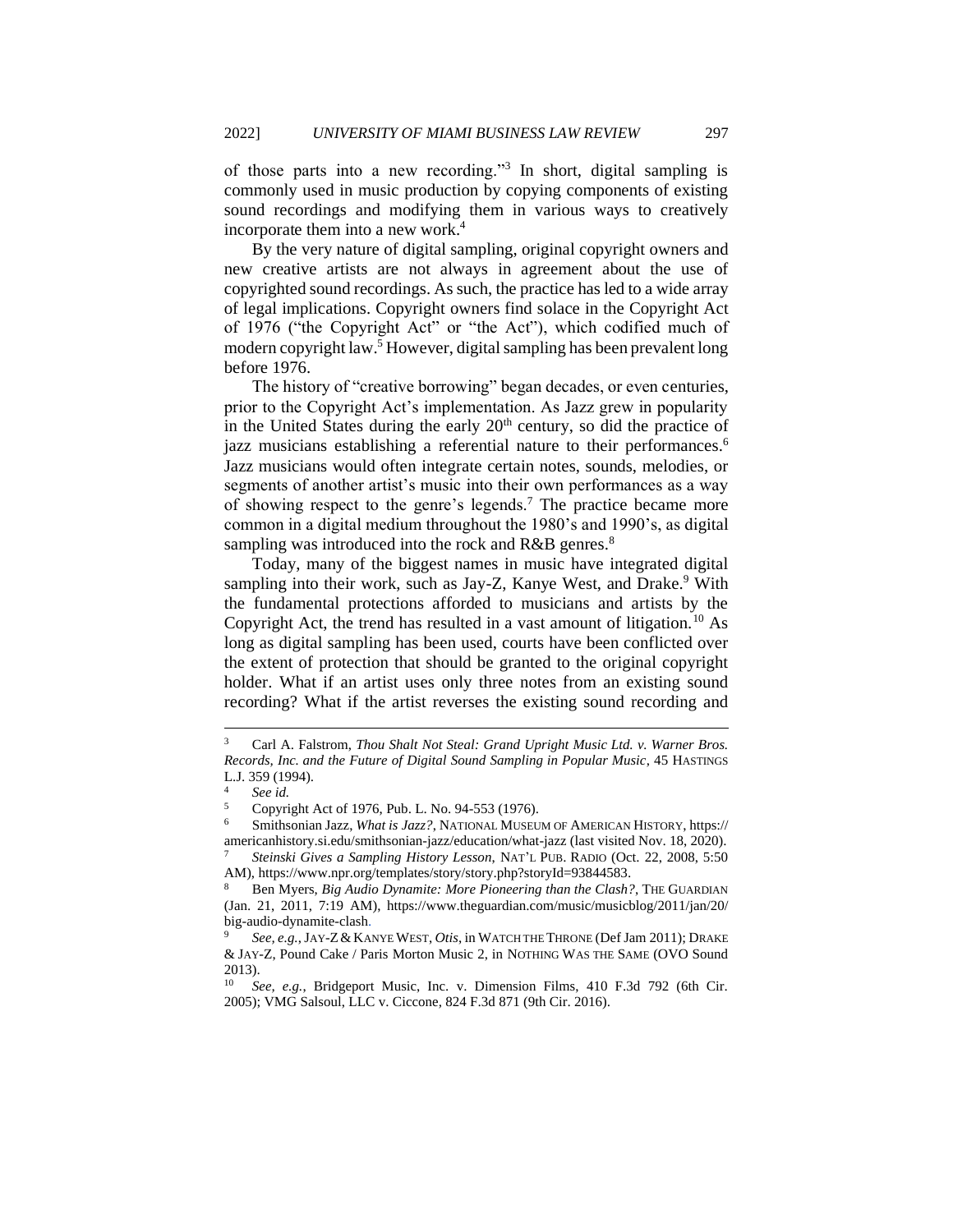increases the tempo? The possibilities of using and modifying an original recording are endless and can often lead to a new sound being unidentifiable as the original sound recording. This has established the long-contemplated question: when does digital sampling become copyright infringement?

These questions have been analyzed through various perspectives in courts across the United States.<sup>11</sup> Opinions have varied widely, with some considering unlicensed sampling as theft, and others promoting a fair use or *de minimis* exception.<sup>12</sup> There remains no clear standard for deciding a digital sampling lawsuit. There is currently no Supreme Court decision on point, and the legal landscape of digital sampling in the United States currently rests on a circuit split between the Sixth and Ninth Circuit Courts of Appeals.<sup>13</sup>

In *Bridgeport Music, Inc.* v. *Dimension Films*, <sup>14</sup> the Sixth Circuit refused to adopt a *de minimis* standard that had commonly been used in cases decided outside of the circuit, and instead applied a bright-line rule that "sampling is never accidental."<sup>15</sup> The Sixth Circuit's decision was widely criticized and generally not followed outside of the circuit.<sup>16</sup>

When the Ninth Circuit was given the chance to decide a digital sampling case in 2016, *VMG Salsoul, LLC v. Ciccone*, the court did not hesitate to depart from the Sixth Circuit's decision.<sup>17</sup> The Ninth Circuit also did not hesitate to directly attack the Sixth Circuit's logic, noting that the decision was "unpersuasive"<sup>18</sup> and "rest[ed] on a logical fallacy."<sup>19</sup> The court held that a *de minimis* standard should be applied in digital sampling cases, and that copying must be more than trivial to give rise to a copyright infringement claim.<sup>20</sup>

Despite the wide criticism of *Bridgeport*, the future of digital sampling law does not seem bound by *VMG Salsoul*. In recent decisions, courts outside of the Sixth and Ninth circuits have developed alternative standards for analyzing these cases. In 2017, the United States District

<sup>11</sup> *Compare Bridgeport*, 410 F.3d at 800-01 (ruling that digital sampling without a license constitutes per se copyright infringement), *with VMG Salsoul,* 824 F.3d at 883 (ruling that a *de minimis* standard must be applied in digital sampling cases).

 $\int_{13}^{12}$  *See id.* 

<sup>13</sup> *See id.*

<sup>&</sup>lt;sup>14</sup> *Bridgeport*, 410 F.3d at 792.

*Id.* at 801.

<sup>16</sup> *See VMG Salsoul,* 824 F.3d at 886 ("[A]s a practical matter, a deep split among the federal courts already exists. Since the Sixth Circuit decided Bridgeport, almost every district court not bound by that decision has declined to apply Bridgeport's rule.").

 $\frac{17}{18}$  *Id.* at 874.

 $\frac{18}{19}$  *Id.* 

 $\frac{19}{20}$  *Id.* at 884.

*Id.* at 871.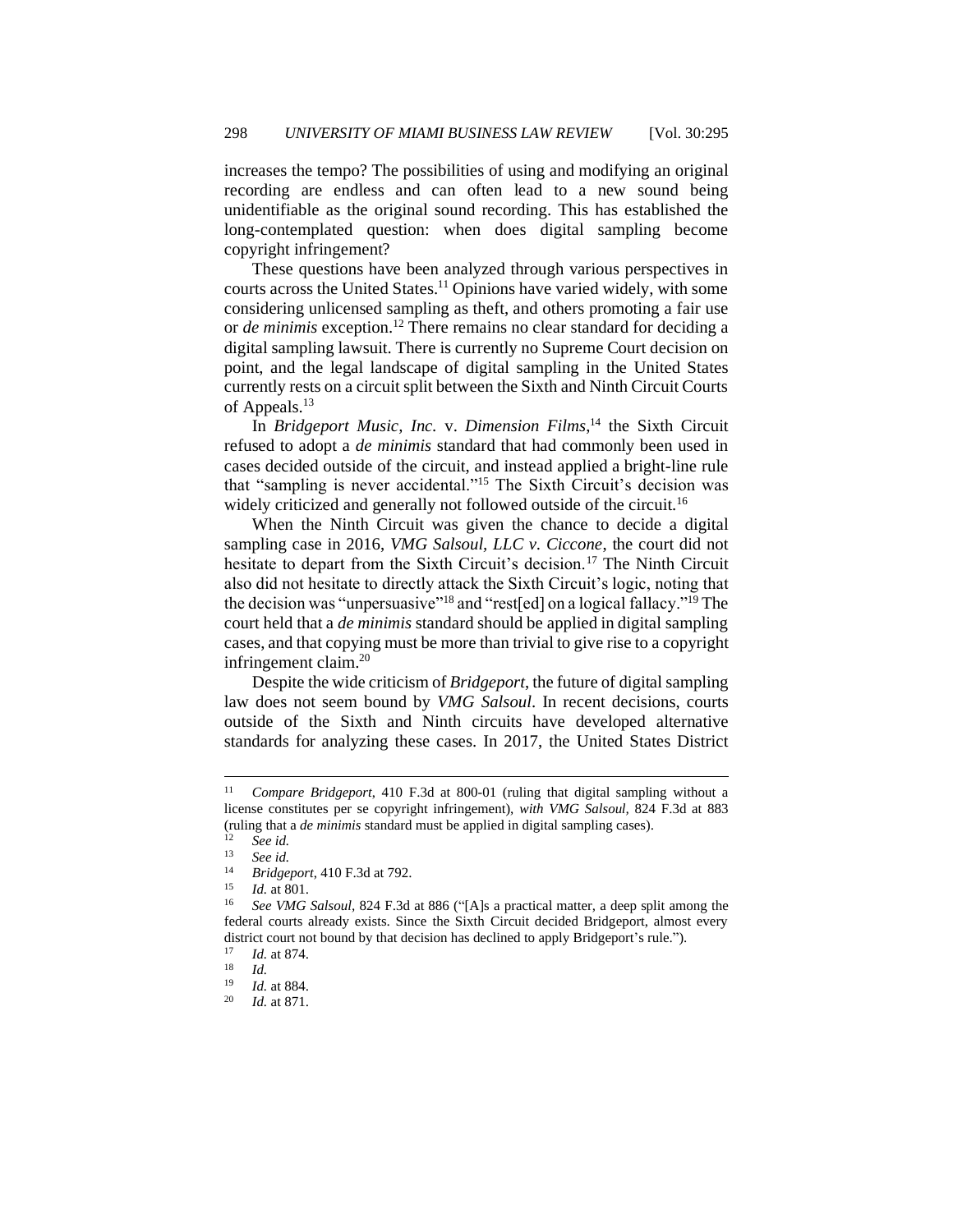Court for the Southern District of New York refused to cite either case as a basis for their decision in *Estate of Smith v. Cash Money Records, Inc.*<sup>21</sup> Instead, the court applied a standard utilizing the fair use doctrine found in 17 U.S.C. § 107.<sup>21</sup>

As the complexity and popularity of digital sampling grow, a brightline rule or *de minimis* standard may not have a place in today's music industry. By examining the historical background of digital sampling, the importance and justification for the practice are clear. However, the legal background of digital sampling lawsuits demonstrates the legal system's struggle with balancing the creative benefits of the practice with copyright protection. The Sixth Circuit established a bright-line rule that made it incredibly difficult for small and unwealthy artists to sample copyrighted sound recordings.<sup>23</sup> The Ninth Circuit established a more forgiving approach; however, their decision has proven difficult to apply due to the varying factors behind digital sampling. <sup>24</sup> The Southern District of New York's decision in 2017 may suggest a new era in digital sampling jurisprudence.<sup>25</sup> While the solution seems unclear, there are several possibilities that appear reasonable, including amending the fair use doctrine and relevant copyright statutes, applying the fair use doctrine in digital sampling decisions, or adding an industry solution which could address the issue internally to prevent costly litigation. The expansive history of digital sampling may have finally reached a point where effective solutions can be achieved.

## <span id="page-5-0"></span>II. HISTORICAL AND LEGAL BACKGROUND OF DIGITAL SAMPLING IN MUSIC

## <span id="page-5-1"></span>*A. From Referential Nature to Today's Commonplace: The History of Digital Sampling in Music*

During the early  $20<sup>th</sup>$  century, the popularity of jazz in the United States exploded in New Orleans, Louisiana.<sup>26</sup> Legendary artists such as Duke Ellington, Louis Armstrong and King Oliver paved the way for jazz musicians to rise to fame in an era of racial tension.<sup>27</sup> Up-and-coming artists strived to pay tribute to the legends that came before them and made

<sup>&</sup>lt;sup>21</sup> Estate of Smith v. Cash Money Records, Inc., 253 F. Supp. 3d 737, 752 (S.D.N.Y.  $\frac{2017}{22}$ .

<sup>22</sup> *See id.*; *see also* 17 U.S.C. § 107.

<sup>&</sup>lt;sup>23</sup> Bridgeport Music, Inc. v. Dimension Films, 410 F.3d 792, 800-01 (6th Cir. 2005).<br><sup>24</sup> See *VMG* Selsoul, 824 E.3d at 871

<sup>24</sup> *See VMG Salsoul*, 824 F.3d at 871.

<sup>&</sup>lt;sup>25</sup> *See Estate of Smith*, 253 F. Supp. 3d at 748-49.

<sup>&</sup>lt;sup>26</sup> Smithsonian Jazz, *supra* note 6.<br><sup>27</sup> Sec.id

See id.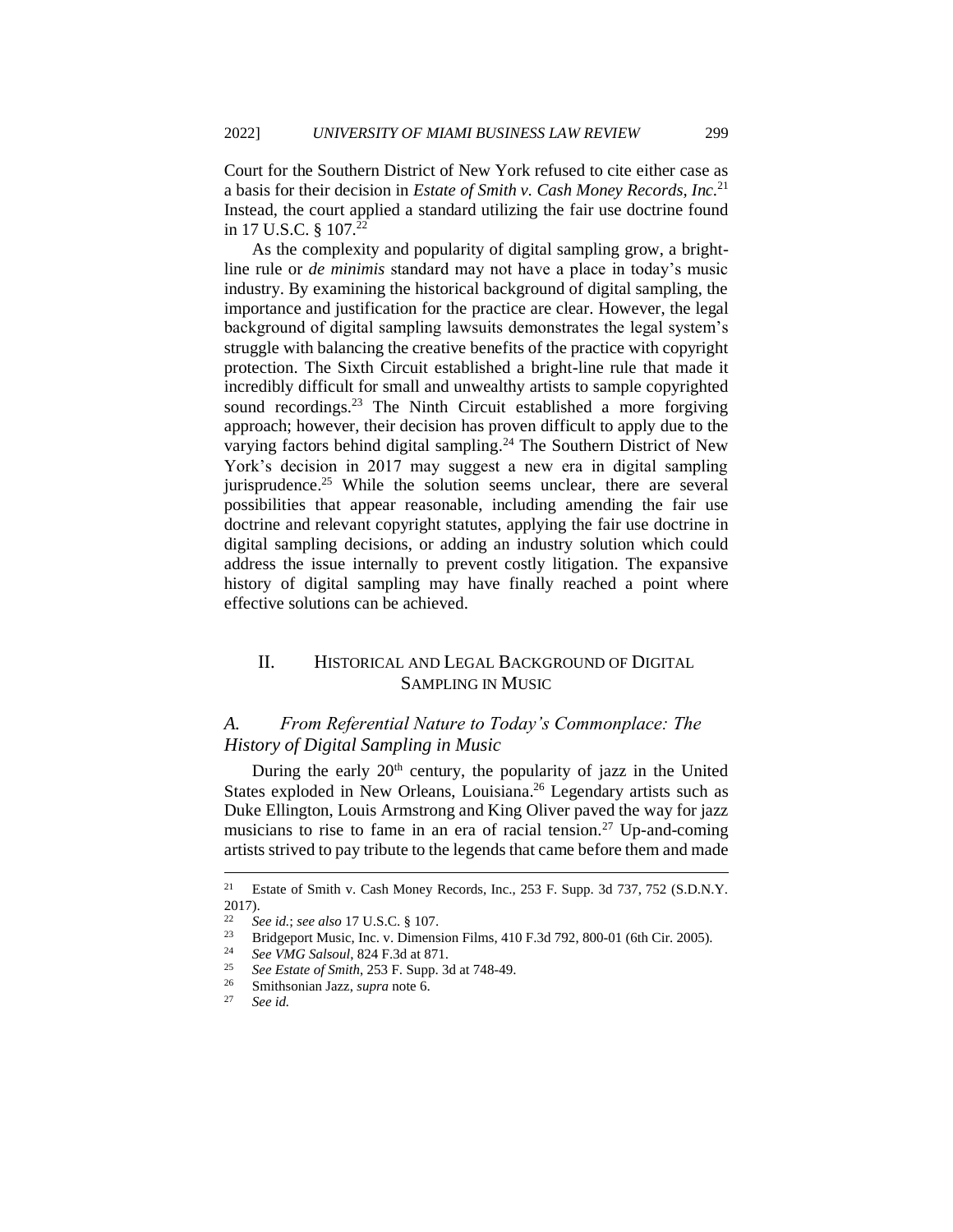it possible for African-American artists to achieve fame.<sup>28</sup> Jazz morphed into a genre balanced between creating a unique sound and personality, while incorporating musical "shout-outs" to the genre's predecessors.<sup>29</sup> This was achieved by performing certain melodies from previous musicians, or by copying well-known instrumental riffs into instrumental breaks or solo performances.<sup>30</sup>

As the music industry progressed into the digital realm, producers followed the referential nature of sampling from jazz. Instead of repeating sounds and melodies during live performances, producers were able to copy digital sound recordings and use them to create a new song. By copying sound recordings, producers could take a creative stance on existing sounds, and modify them through pitch, tempo, or rhythm distortions to provide the background or melody for a new song. This process became known as digital sampling.

Digital sampling is believed to have originated in Jamaica during the 1960's, when disc jockeys (DJs) used portable sound mixing systems to combine existing sounds with new recordings.<sup>31</sup> During the early 1980's, the rise of digital synthesizers and MIDI (Musical Instrument Digital Interface) controls allowed musicians in the United States to explore new methods of integrating original sound recordings into new productions.<sup>32</sup>

Throughout the 1980's and 1990's, digital sampling was introduced into the genres of rock and R&B.<sup>33</sup> The Beastie Boys are often accredited for introducing digital sampling to R&B, while Big Audio Dynamite is accredited for the same in rock.<sup>34</sup> The Beastie Boys' pioneering in R&B ultimately led to one of the earliest court cases concerning digital sampling. $35$ 

By the late 1990's, digital sampling was commonplace in music production. DJ Shadow, considered a pioneer in his own right of digital sampling in R&B and hip-hop, was awarded a Guinness World Record for the first album produced entirely from samples.<sup>36</sup> Many of the most famous artists in music today have found success with songs produced by

*Id.* 

<sup>&</sup>lt;sup>28</sup> *See id.*<br><sup>29</sup> **NAT'** 

<sup>29</sup> NAT'L PUB. RADIO, *supra* note 7.

 $rac{30}{31}$  *Id.* 

<sup>31</sup> *See* Newton v. Diamond, 388 F.3d 1189, 1192 (9th Cir. 2004).

<sup>&</sup>lt;sup>33</sup> Ben Myers, *Big Audio Dynamite: More Pioneering than the Clash?*, THE GUARDIAN (Jan. 21, 2011, 7:19 AM), https://www.theguardian.com/music/musicblog/2011/jan/20/ big-audio-dynamite-clash.

 $rac{34}{35}$  *Id.* 

<sup>35</sup> *See Newton*, 388 F.3d at 1189.

<sup>36</sup> *First Album Made Completely From Samples*, GUINNESS WORLD RECORDS, https://www.guinnessworldrecords.com/world-records/first-album-made-completelyfrom-samples (last visited Nov. 18, 2020).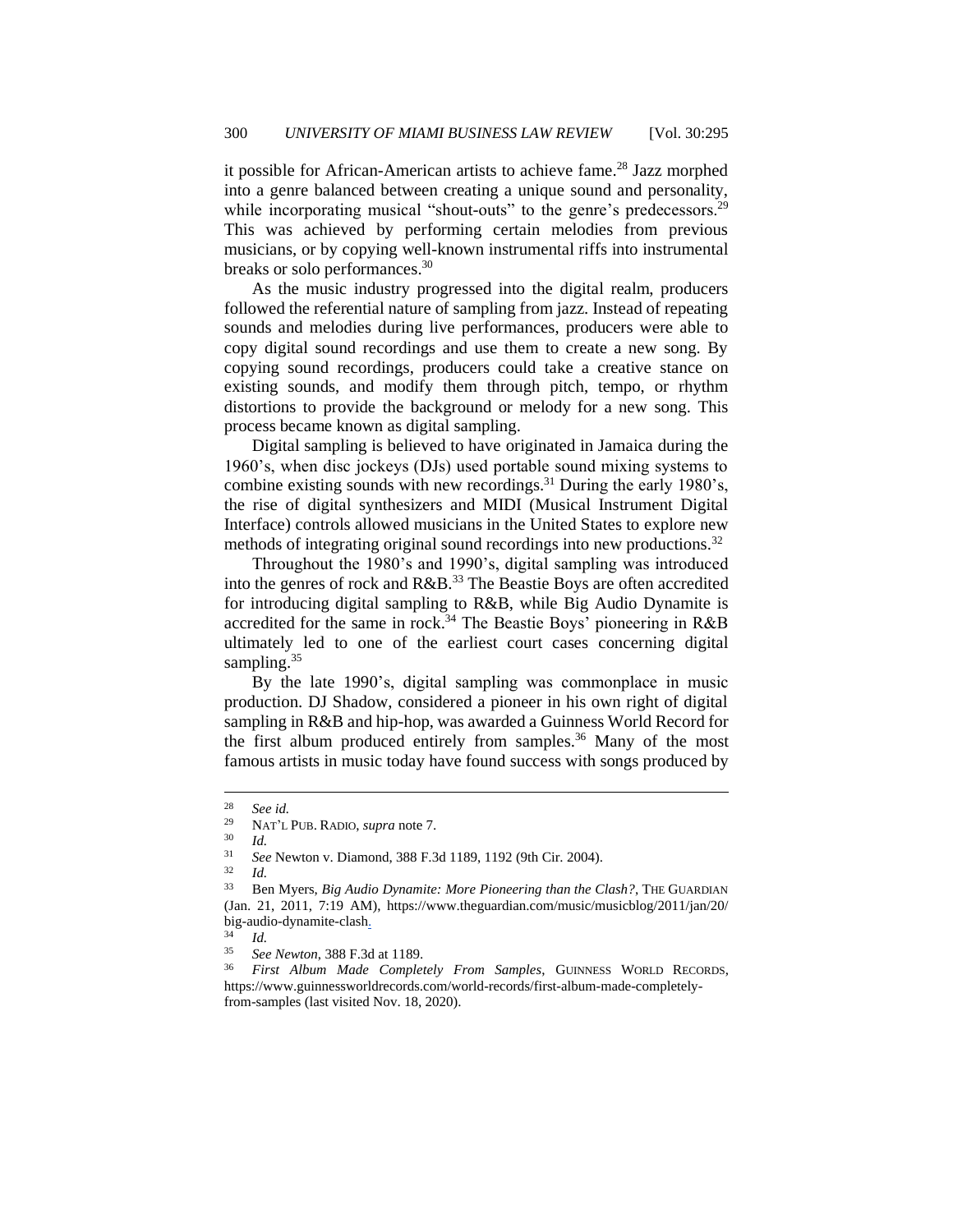digital sampling, including Jay Z, Kanye West and Drake.<sup>37</sup> In 2018, Kendrick Lamar was even awarded the Pulitzer Prize in Music for his sample-heavy album, *DAMN*. 38

Lamar's award showcased the growing acceptance of digital sampling. Lamar was the first non-classical or jazz musician to win the award $39$ , and his album was produced with dozens of samples including sound recordings by Bruno Mars, U2, and even news broadcasts.<sup>40</sup> As the music industry has evolved, and digital sampling has been integrated into all aspects of sound recording and production, courts have also evolved and differed on how to handle the lawsuits that have followed.

### <span id="page-7-0"></span>*B. The "Blurred Lines" of Digital Sampling and Copyright Law*

By definition, digital sampling has obvious legal implications. Copyright law as it exists within the United States was largely codified by the Copyright Act of 1976. """"The Copyright Act grants intellectual property protections and exclusive rights to copyright holders from the moment their work is fixated in a tangible medium.<sup>41</sup>

Copyright protections for tangible media include sound recordings, which the Act defines as "works that result from the fixation of a series of musical, spoken, or other sounds, but not including the sounds accompanying a motion picture or other audiovisual work, regardless of the nature of the material objects, such as disks, tapes, or other phonorecords, in which they are embodied."<sup>42</sup> The definition therefore provides protection to the fixed sounds within a musical recording, in addition to other recorded sounds such as podcasts or voice memos.<sup>43</sup>

From the moment a musician records their music into a tangible sound recording, the recording is protected under the relevant provisions of the Copyright Act. As such, original owners of these works do not need to register their work with the U.S. Copyright Office in order to be afforded copyright protection.<sup>44</sup> However, registration is a prerequisite for filing a

 $rac{39}{40}$  *Id.* 

<sup>37</sup> *See* JAY-Z & WEST, *supra* note 9; DRAKE & JAY-Z, *supra* note 9.

<sup>38</sup> *DAMN., by Kendrick Lamar*, THE PULITZER PRIZES, https://www.pulitzer.org/ winners/kendrick-lamar (last visited Nov. 18, 2020).

<sup>40</sup> *See* Carl Lamarre, *Listen to the Samples from Kendrick Lamar's New Album 'DAMN.'*, BILLBOARD (Apr. 14, 2017), https://www.billboard.com/music/rb-hip-hop/ kendrick-lamar-damn-samples-7760393/.

<sup>41</sup> 17 U.S.C. § 102.

 $^{42}$  17 U.S.C. § 101.

<sup>43</sup> *See id.*

<sup>44</sup> *See* Reed Elsevier, Inc. v. Muchnick, 559 U.S. 154, 157 (2010).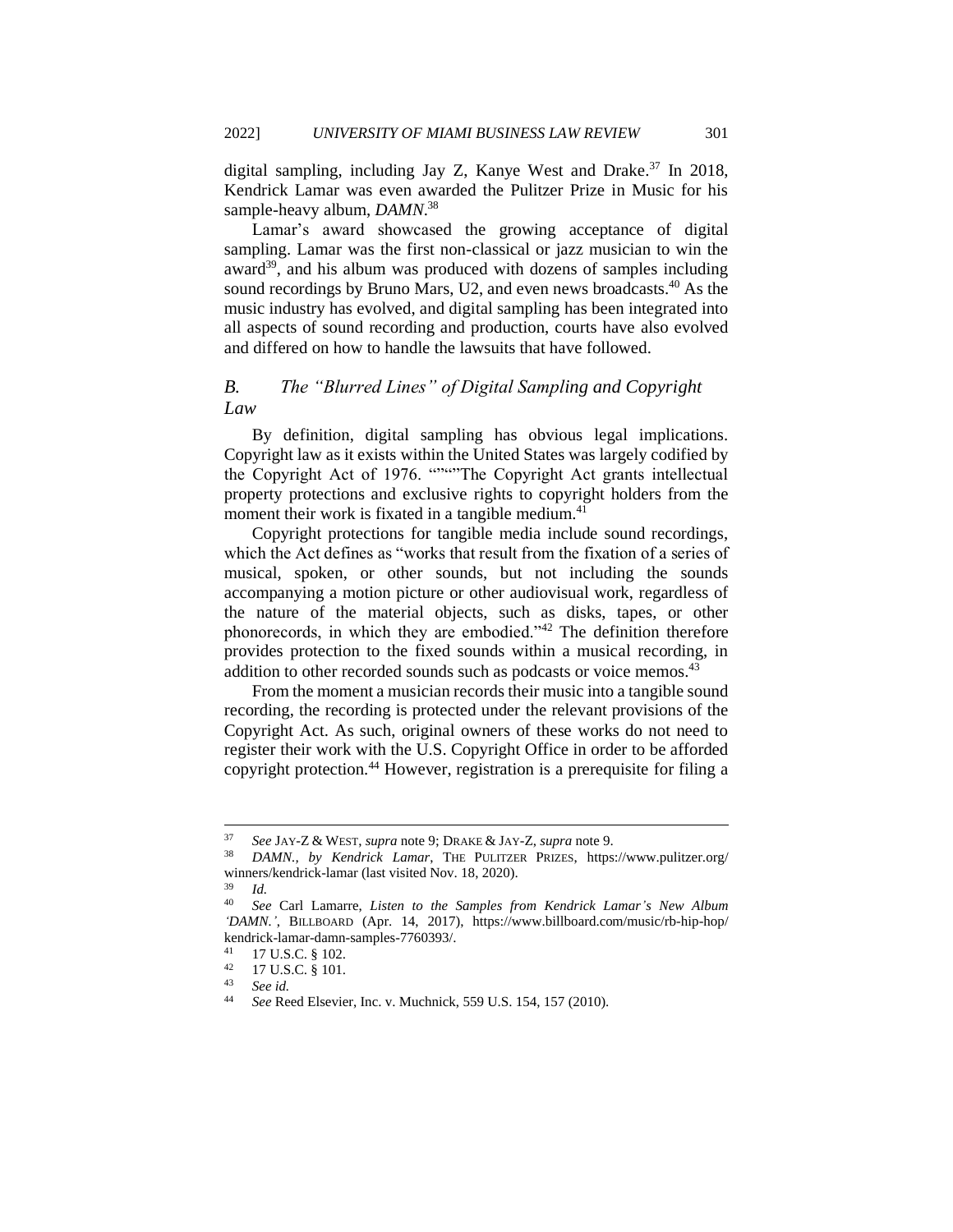lawsuit for infringement in federal court, because copyright law is exclusively federal.<sup>45</sup>

The owners of a copyrighted sound recording are granted exclusive rights under the Act.<sup>46</sup> Title 17 of the United States Code provides the framework for copyright protections and rights.<sup>47</sup> 17 U.S.C. § 106 contains the general exclusive rights of copyright owners, while section 114 limits and specifies these exclusive rights for owners of a copyright in a sound recording.<sup>48</sup> The basis for exclusive rights of an owner of copyright in a sound recording are listed by section 106: (1) reproducing the copyrighted work in copies or phonorecords, (2) preparing derivative works based upon the copyrighted work, (3) distributing copies or phonorecords to the public by sale or other transfer of ownership, or by rental, lease, or lending, and (4) performing the copyrighted work publicly.<sup>49</sup> Section 114 limits these rights further for owners of a copyright in a sound recording, including limiting the right to prepare a derivative work to only where the actual sounds fixed in the sound recording are rearranged, remixed, or otherwise altered in sequence or quality.<sup>50</sup>

Further, the exclusive right to transfer ownership granted by section 106 permits owners of a copyright in a sound recording to license portions or the entirety of their sound recording to other artists seeking to sample their work.<sup>51</sup> This was common practice in the music industry when producers wanted to use sounds which existed in another copyrighted sound recording. However, the growth of digital sampling in the 1980's and 1990's turned digital sampling into a more complex practice, which borrowed only small portions of sound recordings or modified an existing sound recording to the extent where it was barely recognizable. As producers became willing to sample existing sound recordings without obtaining a license, lawsuits soon followed.<sup>52</sup>

The practice of digital sampling commonly includes using copyrighted sound recordings, and then adjusting the pitch, tempo, rhythm, or order of notes, and integrating the modified sound into a new recording.<sup>53</sup> Thus, the common potential for copyright infringement comes from the exclusive right of an original copyright owner to prepare derivate

 $\frac{45}{46}$  *Id.* 

<sup>&</sup>lt;sup>46</sup> Copyright Act of 1976, Pub. L. No. 94-553 (1976).<br><sup>47</sup> See 17 U.S.C. 88 101-122

<sup>47</sup> *See* 17 U.S.C. §§ 101-122.

<sup>48</sup> *See* 17 U.S.C. §§ 106, 114.

<sup>49</sup> *See* 17 U.S.C. §§ 106.

<sup>50</sup> *See* 17 U.S.C. § 114.

<sup>51</sup> *See* 17 U.S.C. § 106.

<sup>52</sup> *See generally* Newton v. Diamond, 388 F.3d 1189, 1192 (9th Cir. 2004).

<sup>53</sup> *See* Falstrom, *supra* note 3.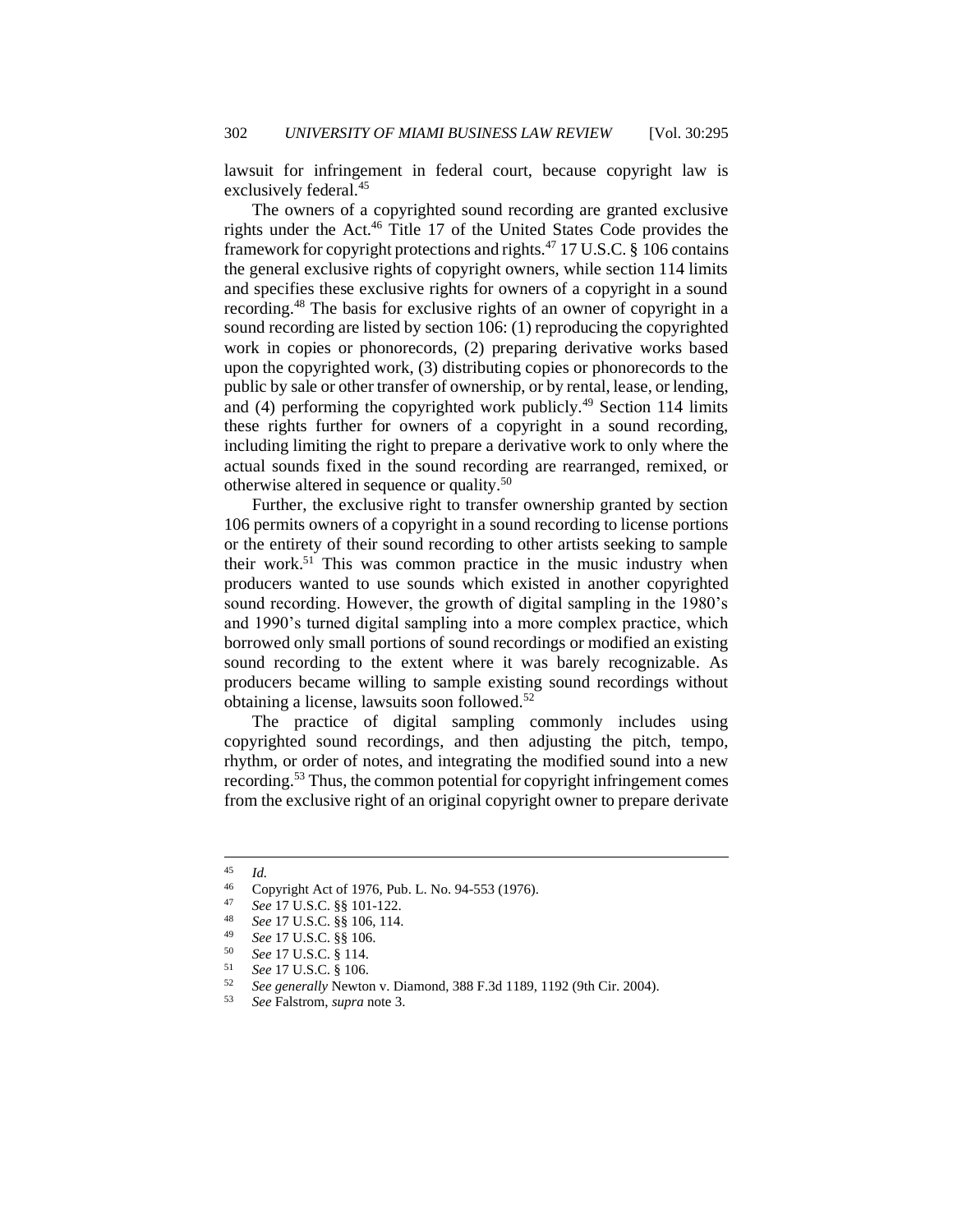works.<sup>54</sup> Courts have ultimately struggled to determine what constitutes copyright infringement through digital sampling, and whether the borrowing of original works to create a new sound recording which is not substantially similar to the original satisfies the requirements of copyright infringement.<sup>55</sup>

Given the nature of the music industry, many lawsuits end in a settlement, which was the case with one of the more famous and recent digital sampling offenses, where Robin Thicke reached a \$5 million settlement with the estate of Marvin Gaye over Thicke's use of samples in his hit song "Blurred Lines."<sup>56</sup> However, the first case concerning digital sampling to proceed to trial was *Grand Upright Music Ltd. v. Warner Bros. Records, Inc.*<sup>57</sup> The United States District Court for the Southern District of New York decided *Grand Upright* in 1991, during the exponential growth of the digital sampling practice.<sup>58</sup> The decisions' opening sentence lived on throughout digital sampling cases thereafter; "[t]hou shall not steal."<sup>59</sup> The court's introductory statement made it clear how the first major decision would proceed.

The *Grand Upright* case arose from the use of three words and a portion of a sound recording owned by the plaintiffs.<sup>60</sup> The defendants used the plaintiff's sound recording to produce and release a new rap song without first obtaining a license.<sup>61</sup> The defendant's argued that digital sampling and borrowing sound recordings was custom practice within the industry, and therefore unlicensed digital sampling should not be copyright infringement.<sup>62</sup> The court rejected the argument, calling the defendant's' actions a "callous disregard for the law and for the rights of others."<sup>63</sup>

*Grand Upright* established the clear-cut rule that unlicensed sampling, in any capacity, is unlawful and therefore copyright infringement.<sup>64</sup> While

<sup>54</sup> *See* 17 U.S.C. §§ 106, 114.

<sup>55</sup> *See generally* Castle Rock Entertainment, Inc. v. Carol Pub. Group, Inc., 150 F.3d 132, 138-41 (2nd Cir. 1998); Newton, 388 F.3d at 1192; Grand Upright Music Ltd. v. Warner Bros. Records, Inc., 780 F. Supp. 182 (S.D.N.Y. 1991).

<sup>56</sup> Althea Legaspi, *'Blurred Lines' Copyright Suit Against Robin Thicke, Pharrell Ends in \$5M Judgment*, ROLLING STONE (Dec. 13, 2018), https://www.rollingstone.com/music/ music-news/robin-thicke-pharrell-williams-blurred-lines-copyright-suit-final-5-milliondollar-judgment-768508/.

<sup>57</sup> *Grand Upright Music*, 780 F. Supp. at 183.

 $\frac{58}{59}$  *Id.* 

 $\frac{59}{60}$  *Id.* 

 $\begin{array}{cc} 60 & Id. \\ 61 & Id. \end{array}$ 

<sup>61</sup> *Id.*

 $\frac{62}{63}$  *Id.* 

 $\frac{63}{64}$  *Id.* at 185.

<sup>64</sup> *See id.* at 183.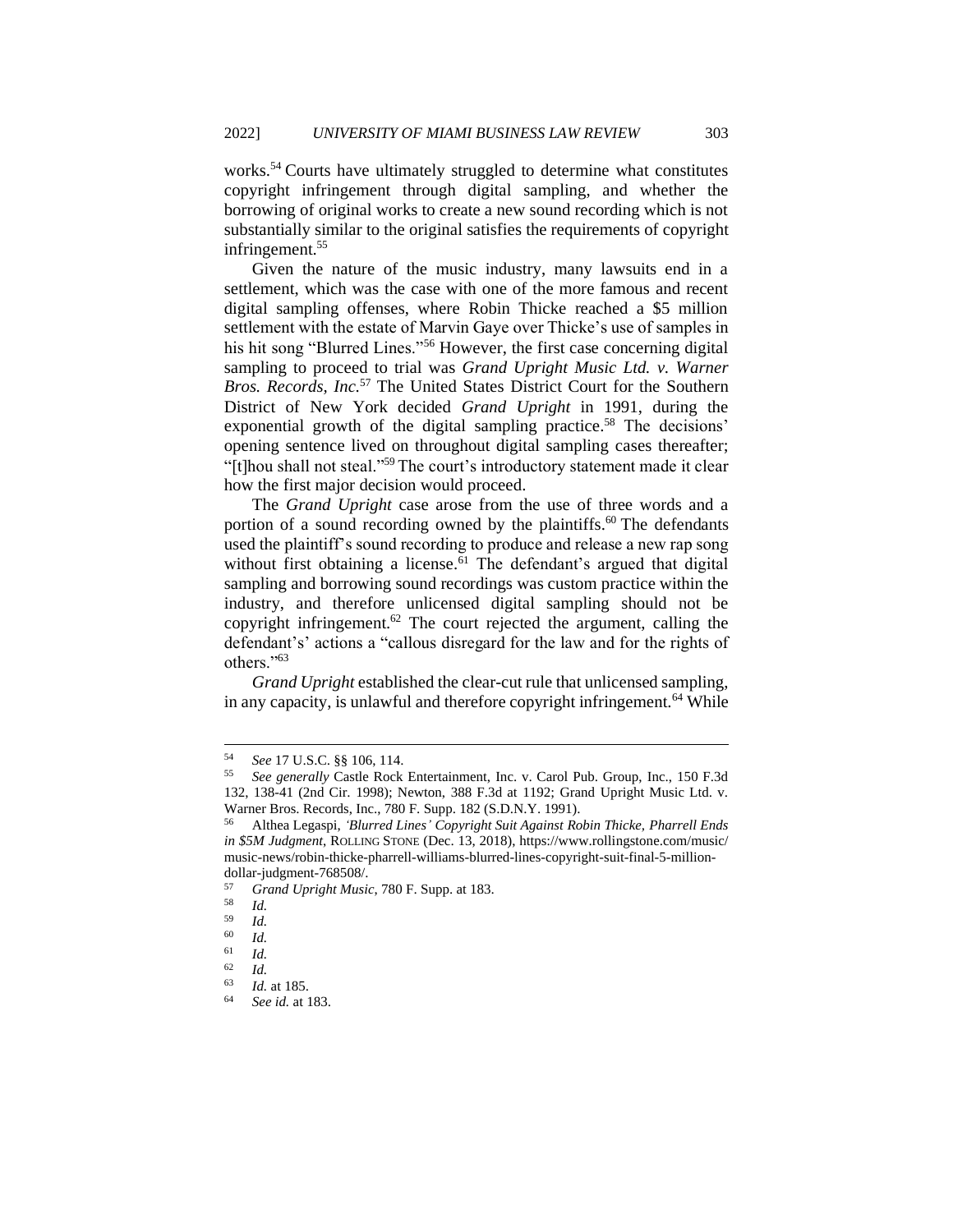the decision from the Southern District of New York was the first major court decision on digital sampling and copyright infringement, it did not take long for other courts to depart from that logic. In 1993, the United States District Court for the District of New Jersey refused to apply a bright line rule that sampling is per se unlawful in *Jarvis v. A & M Records*. <sup>65</sup> Instead, the court ruled that in cases involving fragmented literal similarity, courts should apply a substantial similarity test.<sup>66</sup>

Fragmented literal similarity occurs when one party directly copies portions of a copyrighted sound recording and incorporates them into the new work.<sup>67</sup> In *Jarvis,* defendants directly copied several words and riffs from the plaintiff's copyrighted sound recording and integrated them into a new song.<sup>68</sup> While this conduct was direct copying, the court refused to rule that the unlicensed use of the plaintiff's sound recording was per se unlawful.<sup>69</sup> Instead, the court denied the defendant's' motion for summary judgment because the court needed to decide whether the borrowed portions were significant to the plaintiff's song, and whether the defendant's' work was substantially similar to the plaintiff's.<sup>70</sup>

The substantial similarity test has found more acceptance than the strict rule established in *Grand Upright*. The Southern District of New York eventually departed from their holding in *Grand Upright* in 2001, and applied a substantial similarity test as well.<sup>71</sup> The first major case that involved digital sampling to reach a Circuit Court of Appeals was in 2004, when the Ninth Circuit decided *Newton v. Diamond*. <sup>72</sup> In *Newton*, James Newton composed the song "Choir," with the sound recording rights being owned by ECM Records.<sup>73</sup> Newton retained the rights to the underlying composition, which is treated as a separate work under copyright law.<sup>74</sup> In 1992, the Beastie Boys obtained a license to use the sound recording of "Choir" as a sample from ECM Records, but did not obtain a license from Newton for the underlying composition.<sup>75</sup> While the case arose from the unlicensed use of a copyrighted composition, the court's reasoning paved the way for later sound recording disputes.

 $^{65}$  Jarvis v. A & M Records, 827 F.Supp. 282, 289-91 (D. N.J. 1993).

 $\frac{66}{67}$  *Id.* 

 $^{67}$  *See id.*<br> $^{68}$  *L* at 2

 $\frac{68}{69}$  *Id.* at 286. *Id.* at 292.

 $rac{70}{71}$  *Id.* 

<sup>71</sup> *See* Williams v. Broadus, No. 99 Civ. 10957 MBM, 2001 WL 984714 (S.D.N.Y. Aug. 27, 2001).

Newton v. Diamond, 388 F.3d 1189, 1192 (9th Cir. 2004).

 $\frac{73}{74}$  *Id.* at 1191.

 $\frac{74}{75}$  *Id.* <sup>75</sup> *Id.*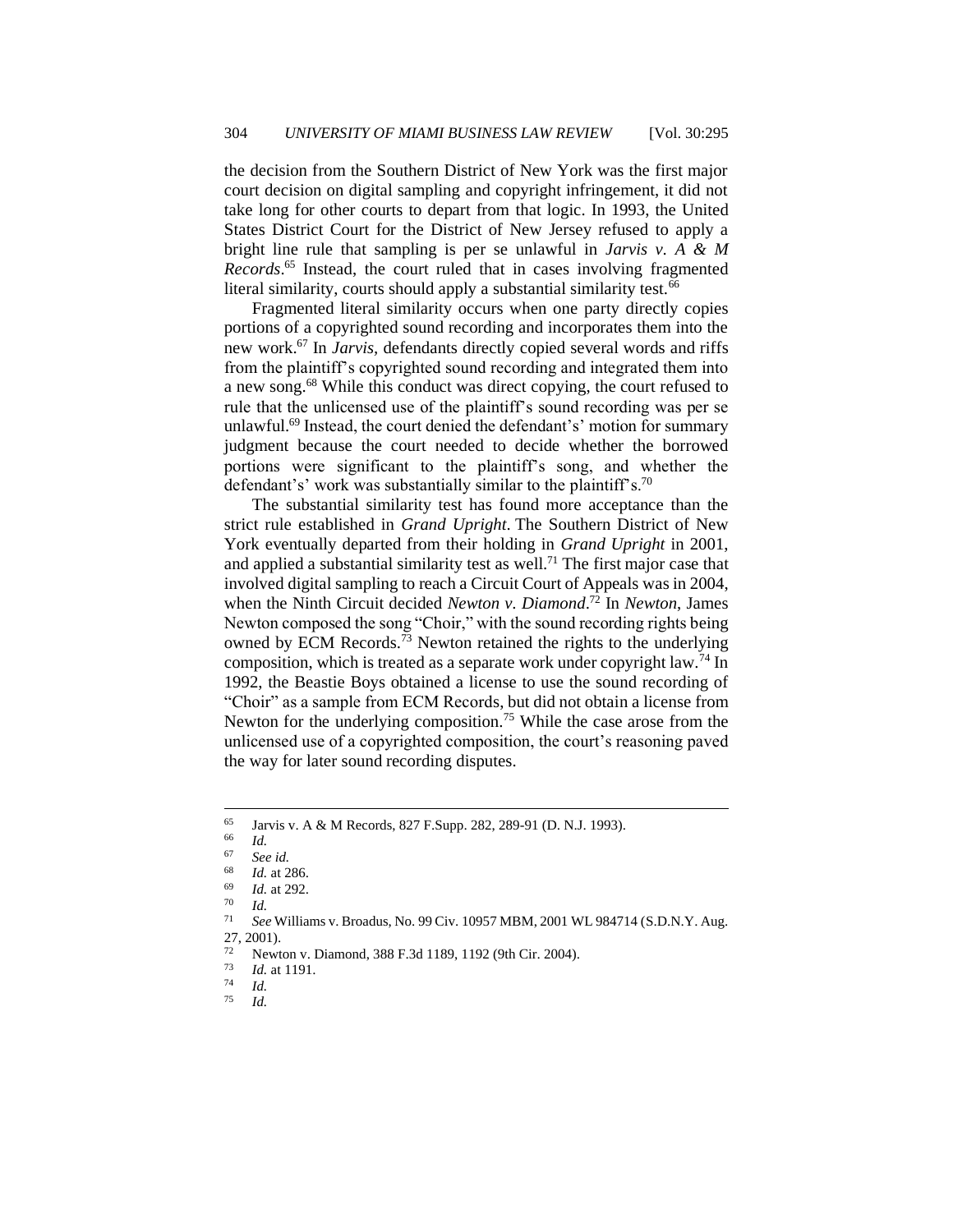Speaking generally, the Ninth Circuit clearly stated that if sampling in any form is *de minimis*, it is not actionable.<sup>76</sup> The ruling held that while there may in fact be copying, the copying is not infringement unless it is substantial.<sup>77</sup> The decision in *Newton* paved the way for the Ninth Circuit's later decision which established the current circuit split on digital sampling of copyrighted sound recordings.<sup>78</sup>

Ultimately, in order to prevail on a copyright infringement claim, a plaintiff must be able to prove that the defendant violated any of the exclusive rights granted to the copyright owner by sections 106 through 122 of Title 17.<sup>79</sup> The action will be brought civilly, and any court with jurisdiction to hear a civil case arising under Title 17 may grant several remedies to the original copyright owner. $80$  These include injunctive relief, $81$  a potential for impounding and destroying the unlawfully copied material, $82$  damages and profits,  $83$  and costs and attorney's fees.  $84$  In certain circumstances, copyright infringement may also be a criminal offense.<sup>85</sup>

For infringement of a copyrighted sound recording, a plaintiff must be able to prove that they owned a valid copyright in the sound recording,  $86$ and that the defendant violated one of the exclusive rights granted to the copyright owner through Sections 106 and  $114$ <sup>87</sup> While that much is clear in a digital sampling lawsuit, the inconsistencies in court interpretation have created an almost unpredictable outcome. The uncertainty within digital sampling jurisprudence continued into the mid-2000's and after, as the Sixth Circuit announced the *Bridgeport* decision in 2005.<sup>88</sup>

- <sup>78</sup> VMG Salsoul, LLC v. Ciccone, 824 F.3d 871 (9th Cir. 2016).<br><sup>79</sup> Sec. 17 U.S.C. <sup>8.8</sup> 106 122
- <sup>79</sup> *See* 17 U.S.C. §§ 106-122.
- <sup>80</sup> *See* 17 U.S.C. §§ 501-513.
- $\frac{81}{82}$  17 U.S.C. § 502.

- $\begin{array}{c} 83 \\ 84 \end{array}$  17 U.S.C. § 504.
- $^{84}$  17 U.S.C. § 505.<br> $^{85}$  17 U.S.C. § 506
- 17 U.S.C. § 506.
- $\frac{86}{87}$  17 U.S.C. § 501.
- <sup>87</sup> *See* 17 U.S.C. §§ 106, 114.
- Bridgeport Music, Inc. v. Dimension Films, 410 F.3d 792 (6th Cir. 2005).

 $\frac{76}{77}$  *Id.* at 1192.

 $\frac{77}{78}$  *Id.* 

 $\frac{82}{83}$  17 U.S.C. § 503.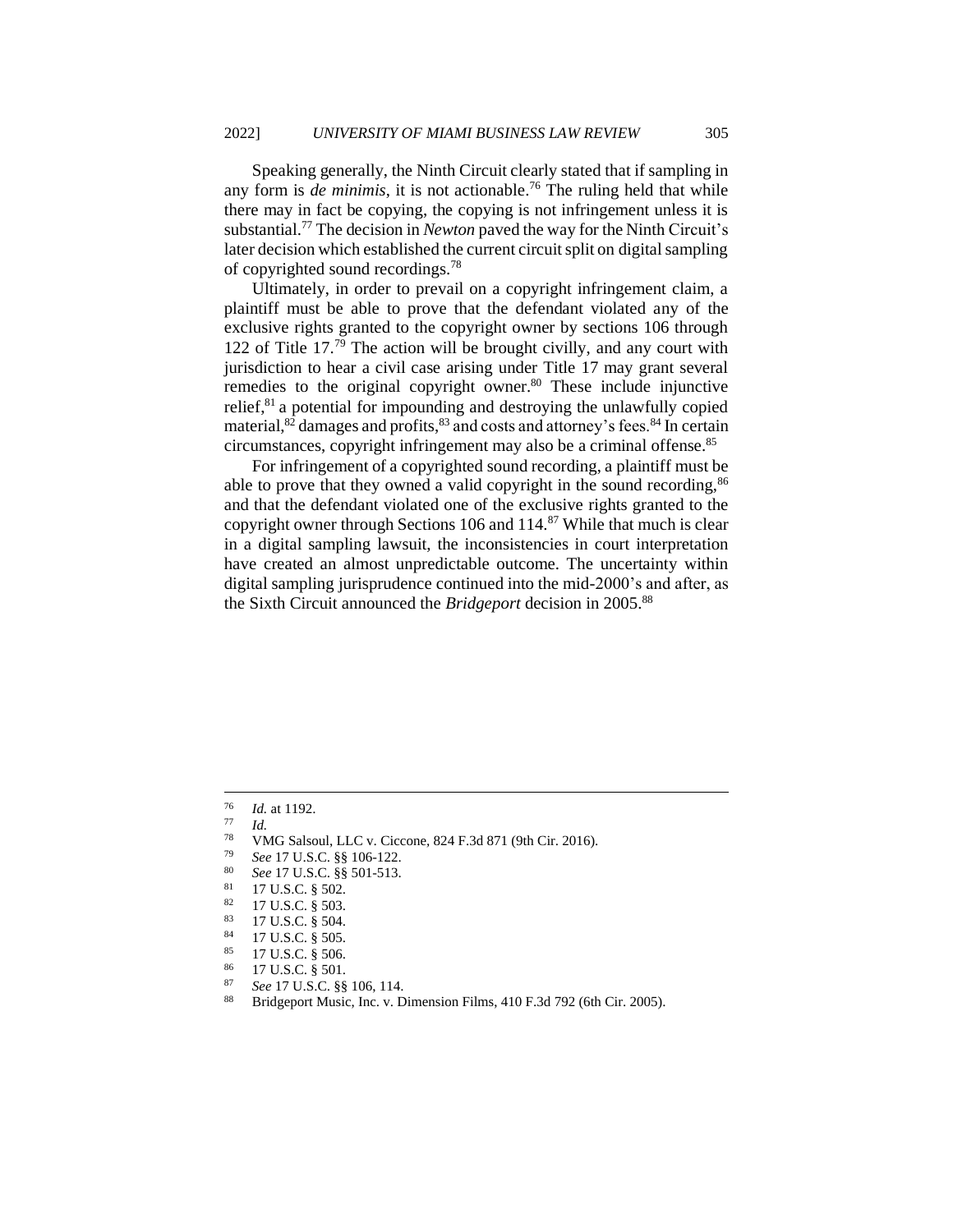#### <span id="page-12-0"></span>III. CREATING A CIRCUIT SPLIT: THE AFTERMATH OF *BRIDGEPORT* AND *VMG SALSOUL*

## <span id="page-12-1"></span>*A. No License? Don't Sample: The Sixth Circuit's Bright-line Rule in Bridgeport*

Before 2005, when the Sixth Circuit decided *Bridgeport Music, Inc. v. Dimension Films*, courts were divided on how to treat digital sampling cases. Between *Grand Upright*'s decision in 1991 and 2005, district courts cycled through applying *de minimis* standards,<sup>89</sup> substantial similarity tests,<sup>90</sup> and fragmented literal similarity tests.<sup>91</sup> When the Sixth Circuit had their chance to clear the waters on the issue, they did not hesitate to establish a strong and strict bright-line rule in an attempt to settle the discussion on digital sampling analysis permanently. Not only did this attempt fall short, it also led to even more dispute on how to handle these cases.<sup>92</sup>

In 2001, Bridgeport Music, Inc. filed nearly 500 claims against approximately 800 defendants for copyright infringement relating to unlicensed digital sampling used in various new songs.  $93$  One of these claims was brought against No Limit Films in conjunction with Priority Records.<sup>94</sup> No Limit released a movie titled *I Got the Hook Up* along with an associated soundtrack in 1998.<sup>95</sup> The soundtrack contained the song "100 Miles," which was authorized to use a sample of the sound recording "Get Off" by George Clinton, Jr. and the Funkadelics.<sup>96</sup> Bridgeport owned the composition and sound recording rights to "Get Off" jointly with Westbound Records.<sup>97</sup>

The sample from "Get Off" used in "100 Miles" was a three-note guitar riff, which was shortened to only two notes, lowered in pitch, and extended to last for about seven seconds.<sup>98</sup> This process of modifying and looping the guitar riff from "Get Off" was repeated five times throughout "100 Miles."<sup>99</sup> There was no doubt as to whether "100 Miles" was

<sup>89</sup> *See* Newton v. Diamond, 388 F.3d 1189, 1192 (9th Cir. 2004).

<sup>90</sup> *See* Williams v. Broadus, No. 99 Civ. 10957 MBM, 2001 WL 984714 (S.D.N.Y. Aug. 27, 2001).

<sup>91</sup> *See* Jarvis v. A & M Records, 827 F.Supp. 282 (D. N.J. 1993).

<sup>&</sup>lt;sup>92</sup> VMG Salsoul, LLC v. Ciccone, 824 F.3d 871 (9th Cir. 2016).<br><sup>93</sup> See Prideeport, 410 F.3d at 705

<sup>93</sup> *See Bridgeport*, 410 F.3d at 795.

 $\frac{94}{95}$  *Id.* 

<sup>95</sup> *Id.* at 796.

*Id.* 

 $\frac{97}{98}$  *Id.* 

 $\frac{98}{99}$  *Id.* 

*Id.*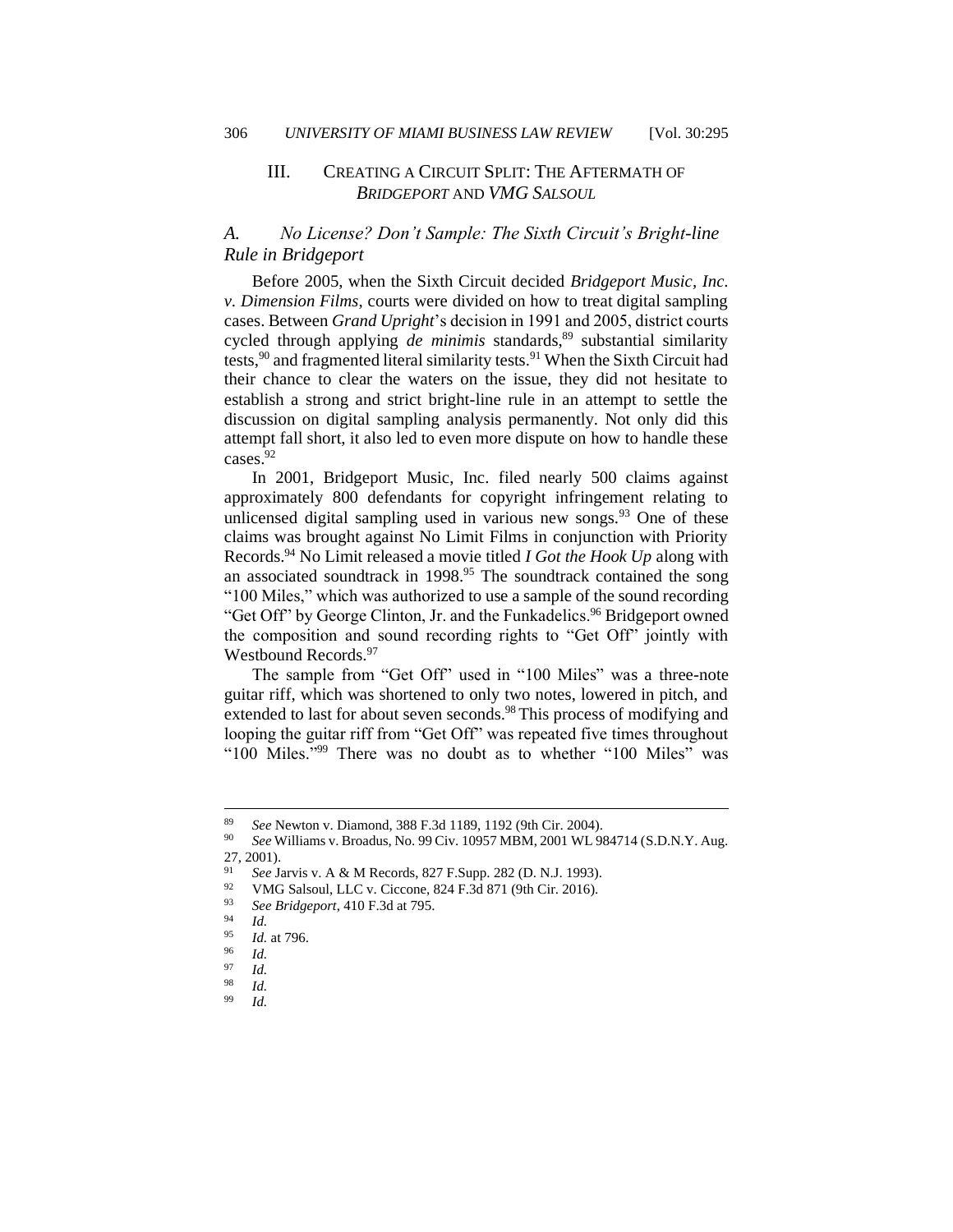authorized to use the sample, or whether Bridgeport and Westbound Records had ownership rights to the sample.<sup>100</sup>

The issue arose when No Limit used the song "100 Miles" in their film, *I Got the Hook Up*<sup>101</sup> No Limit was authorized to use "100 Miles" in their film, however, they did not seek authorization to use the sample contained within "100 Miles" owned by Bridgeport and Westbound.<sup>102</sup> Bridgeport's claims were ultimately dismissed, due to Release and Agreement contracts which barred Bridgeport from seeking judgment.<sup>103</sup> Westbound's claims were analyzed to see whether No Limit's use of "100 Miles" rose to the standard of copyright infringement.<sup>104</sup>

The district court applied a *de minimis* standard and ruled in favor of No Limit, holding that the "Get Off" sample used in "100 Miles" was so distorted and altered that it did "not rise to the level of a legally cognizable appropriation."<sup>105</sup> The *de minimis* standard is best described as copying that has occurred at such a minimal extent as to fall below the qualitative threshold of being substantially similar.<sup>106</sup> Based on the various alterations that occurred between the original "Get Off" sound and the use of the sample in "100 Miles", the district court found that such use was *de minimis*. <sup>107</sup>The district court therefore granted summary judgment in favor of No Limit Films.<sup>108</sup>

The Sixth Circuit, however, did not agree.<sup>109</sup> The court's analysis begins with a summary of their conclusion, that "the music industry, as well as the courts, are best served if something approximating a bright-line test can be established."<sup>110</sup> The court did not fail to establish such a rule; citing the ease of copyright enforcement and the clear language of copyright statutes, the Sixth Circuit decided that the solution was "[g]et a license or do not sample."<sup>111</sup> This decision was supported by a few understandable attributes within the music industry.<sup>112</sup> First, the court noted that sampling is not accidental, and if a musician samples, they

 $\frac{100}{101}$  *Id.* 

<sup>101</sup> *Id.*

 $\frac{102}{103}$  *Id.* 

 $\frac{103}{104}$  *Id.* 

*Id.* at 797.

 $\frac{105}{106}$  *Id.* 

<sup>106</sup> David S. Blessing, *Who Speaks Latin Anymore?: Translating De Minimis Use for Application to Music Copyright Infringement and Sampling*, 45 WM. & MARY L. REV. 2399, 2408 (2004).

<sup>107</sup> *Bridgeport*, 410 F.3d at 797.

 $\frac{108}{109}$  *Id.* 

*Id.* at 798.

<sup>110</sup> *Id.* at 798-99.

 $111$  *Id.* at 801.

See id. at 801-04.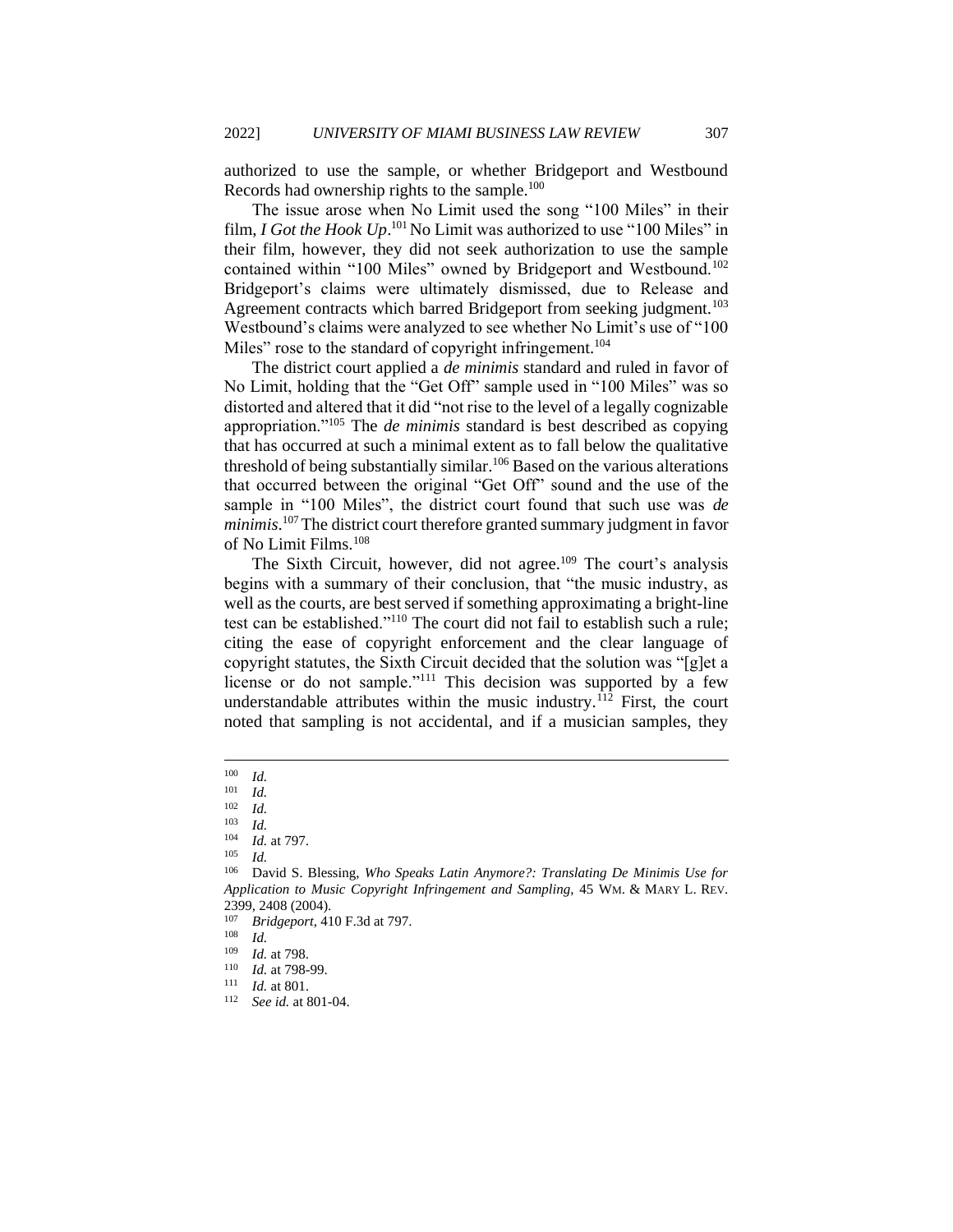already know and are aware of who owns that recording.<sup>113</sup> Therefore, it would not be hard to seek authorization. Second, sound recordings are valuable, and prices can easily be controlled by market activity itself.<sup>114</sup> Third, the industry and artists are knowledgeable and capable of establishing a schedule of license fees, and to make them readily available for interested artists.<sup>115</sup> Finally, the court notes that it is cheaper and easier to license than to litigate. $116$ 

The Sixth Circuit's reasoning, in addition to their self-admitted literal reading of the copyright statutes, $117$  were meant to justify a bright-line rule of either getting a license, or avoiding sampling altogether. While the court claimed that this decision would not stifle creativity<sup>118</sup>, their own reasoning failed to address the alternative outcomes of such a rule. The court was correct in noting that sampling is not accidental. Many artists want to pay tribute to music's legends or use samples to create a new and unique sound. The court is therefore not wrong that when an artist samples, they know where, and who, that sample is coming from. However, this does not mean it is easy or efficient to seek out the artist or record label that owns the copyright. Just because a small artist wants to use a sample and knows who owns the sample does not mean that they will succeed in contacting them. The discrepancies between rising artists' and established artists' access to contacting the appropriate parties will make it difficult for small artists to have access to licensed samples. While authorization and licensing should be required, it is not equally as easy among various levels of talent and artists, and for that reason, could stifle creativity.

The two points made in the analysis regarding fee schedules and market prices are also easier said than done. Sound recordings can be sampled in movies, new songs, commercials, and anything else that is a new sound recording. Each of these types of media will also vary in the popularity of the artist, the amount of people reached, the amount of profit made, or the purpose of the sample's use. Not only would it be incredibly difficult to establish a clear and concise fee-schedule, it would also further the disparities of access between smaller and more popular artists. Smaller artists are not going to be able to afford as much as well-established artists, and larger artists would be capable of buying up copyright ownership rights if prices were set low enough for small artists.

<sup>118</sup> *See id.* at 804.

 $\frac{113}{114}$  *Id.* at 801.

 $\frac{114}{115}$  *Id.* 

 $\frac{115}{116}$  *Id.* at 804.

*Id.* at 802.

<sup>117</sup> *Id.* at 805 (noting that the court analyzed copyright law as what Congress intended in writing the copyright statutes, and that the music industry could go back to Congress for clarification if it does not like it).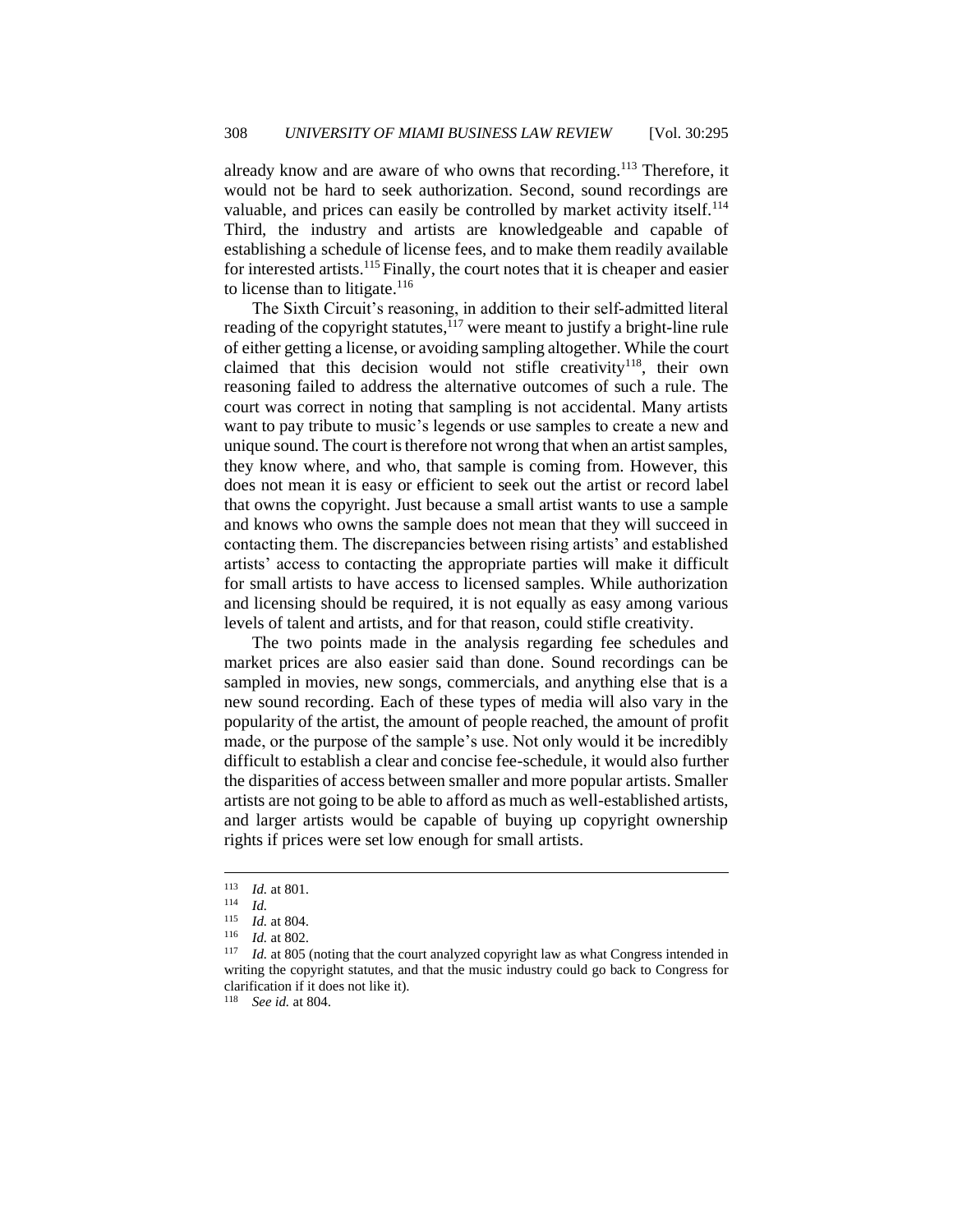*'*Following the *Bridgeport* decision, legal scholars and courts were quick to question the Sixth Circuit's opinion. In an article released several months after the *Bridgeport* decision, the decision was described as "problematic and potentially harmful,"<sup>119</sup> and that it "contravene[d] the purpose of copyright law."<sup>120</sup> The article continues to note that the Sixth Circuit expressly declined to apply existing precedent when establishing their bright-line rule, due to the *de minimis* standard being consistently applied in copyright cases generally.<sup>121</sup> In fact, *Bridgeport* and *Grand Upright* became two clear exceptions from the application of the *de minimis* standard, and were regularly rejected by other courts.<sup>122</sup>

Another source notes how the *Bridgeport* decision demonstrated that "current copyright law and principles cannot fairly and effectively resolve the complications introduced by the technology of digital sampling."<sup>123</sup> The Sixth Circuit may even have been unable to understand previous precedent and the different tests and standards applied throughout early sampling cases.<sup>124</sup> This is shown through their refusal to adopt any standard or test, and instead establish a per se rule for infringement without relying on precedent or thorough analysis.<sup>125</sup> The article further notes that while the Sixth Circuit claimed that this rule would help reduce litigation, the outcome could actually be the opposite.<sup>126</sup> The court even noted in their decision that there would be the need to review the facts and issues on a case-by-case basis, which seems contradictory to their claims that litigation will be reduced after their decision.<sup>127</sup>

These concerns were correct. After *Bridgeport*, many courts struggled to adopt and apply a per se rule against digital sampling copyright infringement.<sup>128</sup> The Ninth Circuit's opinion in *VMG Salsoul*<sup>129</sup> clearly identified the aftermath and legacy of the *Bridgeport* decision.<sup>130</sup> The Ninth Circuit noted that outside of the Sixth Circuit and the district court's

<sup>119</sup> John Schietinger*, Bridgeport Music, Inc. v. Dimension Films: How the Sixth Circuit Missed a Beat on Digital Music Sampling,* 55 DEPAUL L. REV. 209, 210 *(2005)*.

<sup>120</sup> *See* Schietinger, *supra* note 119 at 210.

<sup>121</sup> *See* Schietinger, *supra* note 119 at 230.

<sup>122</sup> *See* Schietinger, *supra* note 119 at 240.

<sup>123</sup> *See* Lucille M. Ponte, *The Emperor Has No Clothes: How Digital Sampling Infringement Cases Are Exposing Weaknesses in Traditional Copyright Law and the Need for Statutory Reform*, 43 AM. BUS. L.J. 515, 520 (2006).

<sup>124</sup> *See* Ponte, *supra* note 123 at 521.

<sup>&</sup>lt;sup>125</sup> Bridgeport Music, Inc. v. Dimension Films, 410 F.3d 792, 798 (6th Cir. 2005) (noting that the analysis did not rest on precedent).

<sup>&</sup>lt;sup>126</sup> *See Ponte, supra* note 123 at 518.<br><sup>127</sup> *See Ponte, supra* note 123 at 545.

<sup>127</sup> *See Ponte*, *supra* note 123 at 545.

<sup>128</sup> *See infra* note 133.

<sup>129</sup> *See* VMG Salsoul, LLC v. Ciccone*,* 824 F.3d 871 (9th Cir. 2016).

See infra note 135.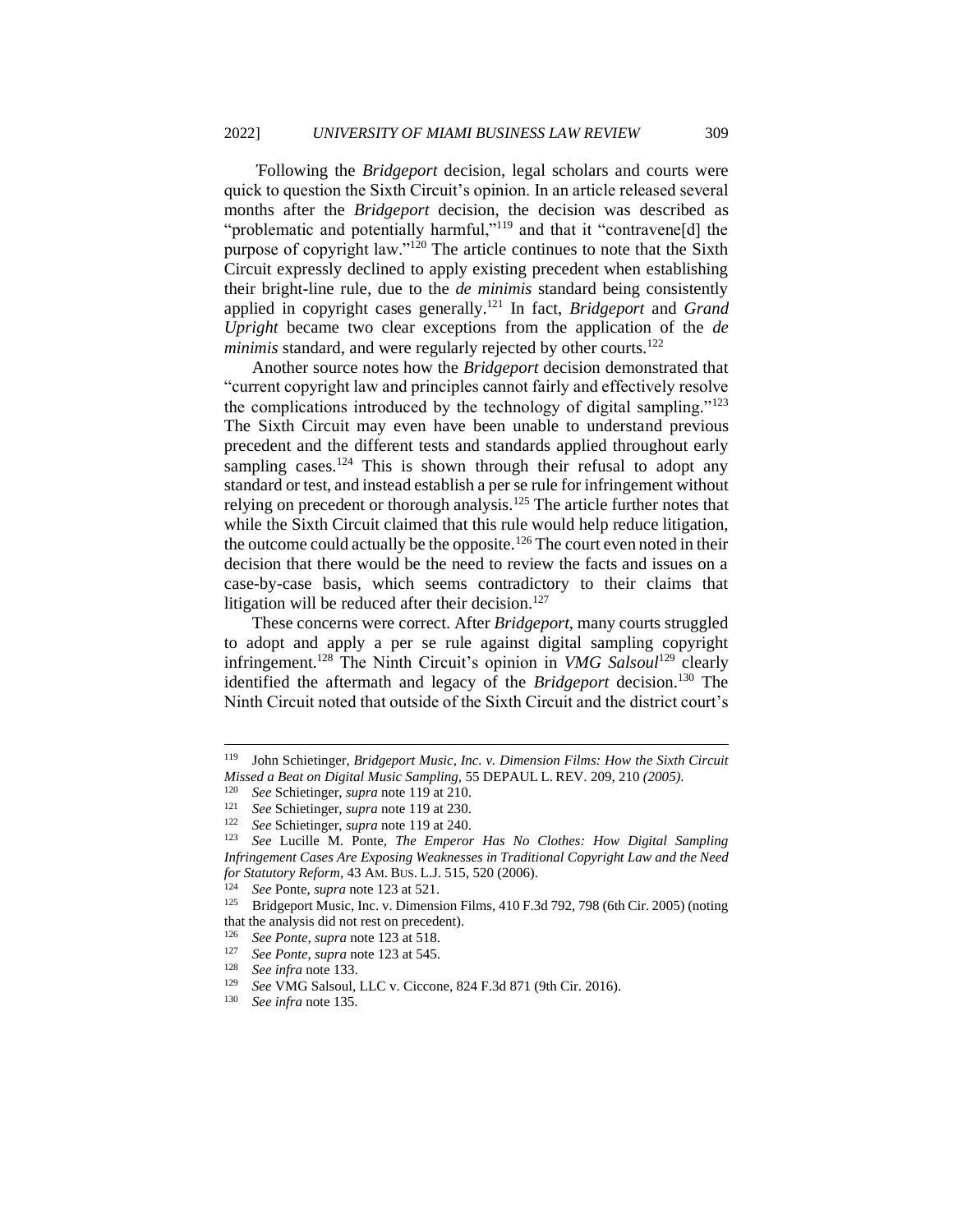bound by that precedent, they were "aware of no case that has held that the de minimis doctrine does not apply."<sup>131</sup> The court outlined their view on the de minimis standard years earlier in *Newton*, noting that the rule "applies throughout the law of copyright, including cases of music sampling."<sup>132</sup> Courts outside of the Sixth Circuit agreed, and many refused to apply the *Bridgeport* precedent.<sup>133</sup>

The Sixth Circuit's goal to reduce litigation and create a clear and consistent method of deciding digital sampling cases was largely unsuccessful. As the Ninth Circuit later described, the decision led to an increasingly difficult analysis, while giving copyright owners more of a reason to bring an action even after an extremely slight instance of sampling.<sup>134</sup> The per se rule enabled copyright holders to seek a judgment under the bright-line rule regardless of the extent of use, modification, alteration, or purpose behind the digital sampling. There would be no consideration of whether the new sound recording even resembled the original, or whether the new recording altered the original sample so much as to not even satisfy well-established infringement standards. Courts, including the Ninth Circuit, did not hesitate to note their criticism of the decision.<sup>135</sup> When the Ninth Circuit had the opportunity to extend their decision in *Newton* to sound recordings during the *VMG Salsoul* decision, they did not hesitate.

#### <span id="page-16-0"></span>*B. The Ninth Circuit Splits in "Well Charted Territory"<sup>136</sup>*

Between the 2005 *Bridgeport* decision and the 2016 *VMG Salsoul*  decision, the Ninth Circuit noted that they found no court decision outside of the Sixth Circuit which applied *Bridgeport*'s precedent.<sup>137</sup> The application of the *de minimis* standard persisted despite the Sixth Circuit's attempt to establish a bright-line rule against digital sampling. Courts found it important to consider whether a new sound recording which used digital sampling resembled the original sound recording. If a new song differed so much from the original sample to the point where no one would notice, what protections should a copyright holder retain? What is the purpose of granting any protections when the protected work is no longer recognizable? The Ninth Circuit did not hesitate to confront these issues and denounce the *Bridgeport* decision.

<sup>131</sup> *VMG Salsoul*, 824 F.3d at 881.

<sup>132</sup> Newton v. Diamond, 388 F.3d 1189, 1195 (9th Cir. 2004).

<sup>133</sup> *VMG Salsoul*, 824 F.3d at 886 (citing several district court decisions that rejected the *Bridgeport* rule).

<sup>134</sup> *See id.*

<sup>135</sup> *See supra* note 135.

<sup>&</sup>lt;sup>136</sup> *VMG Salsoul*, 824 F.3d at 886.

See id.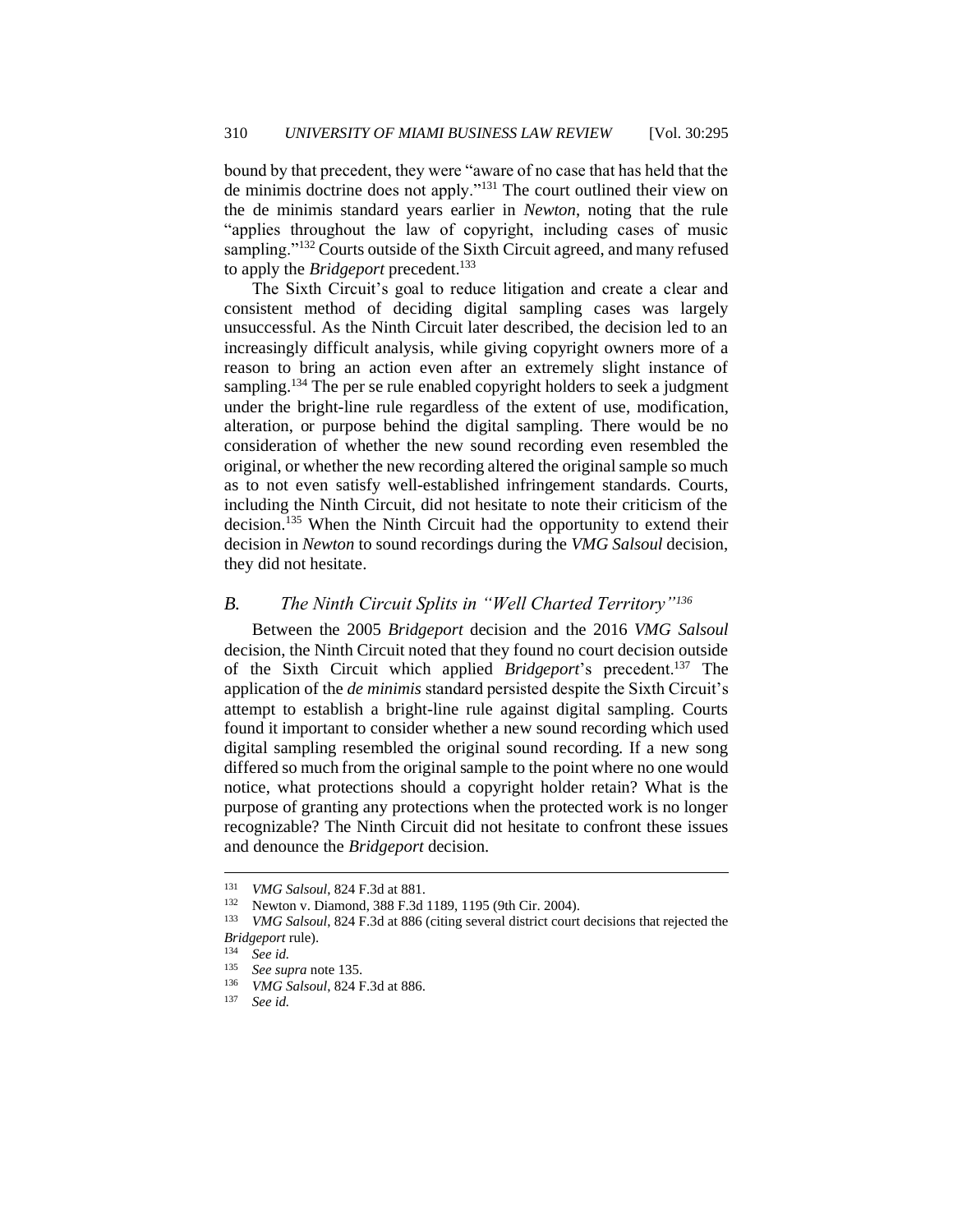In 2016, the Ninth Circuit decided *VMG Salsoul, LLC v. Ciccone*. 138 The case arose from events during the 1980's, when Shep Pettibone recorded the song "Love Break," with VMG Salsoul owning the copyright.<sup>139</sup> In 1990, Pettibone later partnered with Madonna Ciccone, known professionally as Madonna, to produce the hit-song "Vogue."<sup>140</sup> VMG Salsoul alleged that Pettibone sampled a certain horn segment from "Love Break" and incorporated it into Madonna's "Vogue."<sup>141</sup> The segment, known as a horn-hit, appeared in "Love Break" in two forms: a single hit and a double hit. $142$  Both types of horn hits contained the same four notes, and, combined, appeared 50 times throughout "Love Break."<sup>143</sup>

In the song "Vogue," the same notes were used for a horn-hit, which also occurred in both single and double hits, were raised in pitch by a halfstep, and were played in a different pattern alternating between single and double hits.<sup>144</sup>There were two separate recorded versions of "Vogue," and they both used the horn-hits less than six times throughout the song.<sup>145</sup> In addition, there were many different and unique instruments playing during the horn-hit sections.<sup>146</sup>

VMG Salsoul brought suit against Madonna and Pettibone, alleging that the modified version of the sample from "Love Break" was direct copying, and therefore copyright infringement based on the *Bridgeport*  precedent.<sup>147</sup> The district court rejected this argument, holding that the use of the horn hit was "de minimis or trivial."<sup>148</sup> When VMG Salsoul appealed, the Ninth Circuit was prepared to denounce *Bridgeport* and return to the "well charted territory" of copyright law.<sup>149</sup>

In affirming the district court's decision, the Ninth Circuit immediately drew upon their existing precedent established in *Newton v. Diamond*, and extended the ruling to sound recordings.<sup>150</sup> The court noted that proof of actual copying is not enough to succeed in a copyright infringement case, unlike the precedent established in *Bridgeport*. <sup>151</sup> The court relied on precedent from outside of the two circuits, where even in

<sup>150</sup> *See supra* notes 72-78 and accompanying text.<br><sup>151</sup> *VMC Selsoul*, 824 E 2d at 877

<sup>138</sup> *Id.* at 871.

 $\frac{139}{140}$  *Id.* at 875.

 $\frac{140}{141}$  *Id.* 

 $\frac{141}{142}$  *Id.* 

 $\frac{142}{143}$  *Id.* 

 $\frac{143}{144}$  *Id.* 

 $\frac{144}{145}$  *Id. Id.* at 876.

 $\frac{146}{147}$  *Id.* 

<sup>147</sup> *See id.* at 880. *Id.* at 876.

<sup>149</sup> *Id.* at 886.

<sup>151</sup> *VMG Salsoul*, 824 F.3d at 877.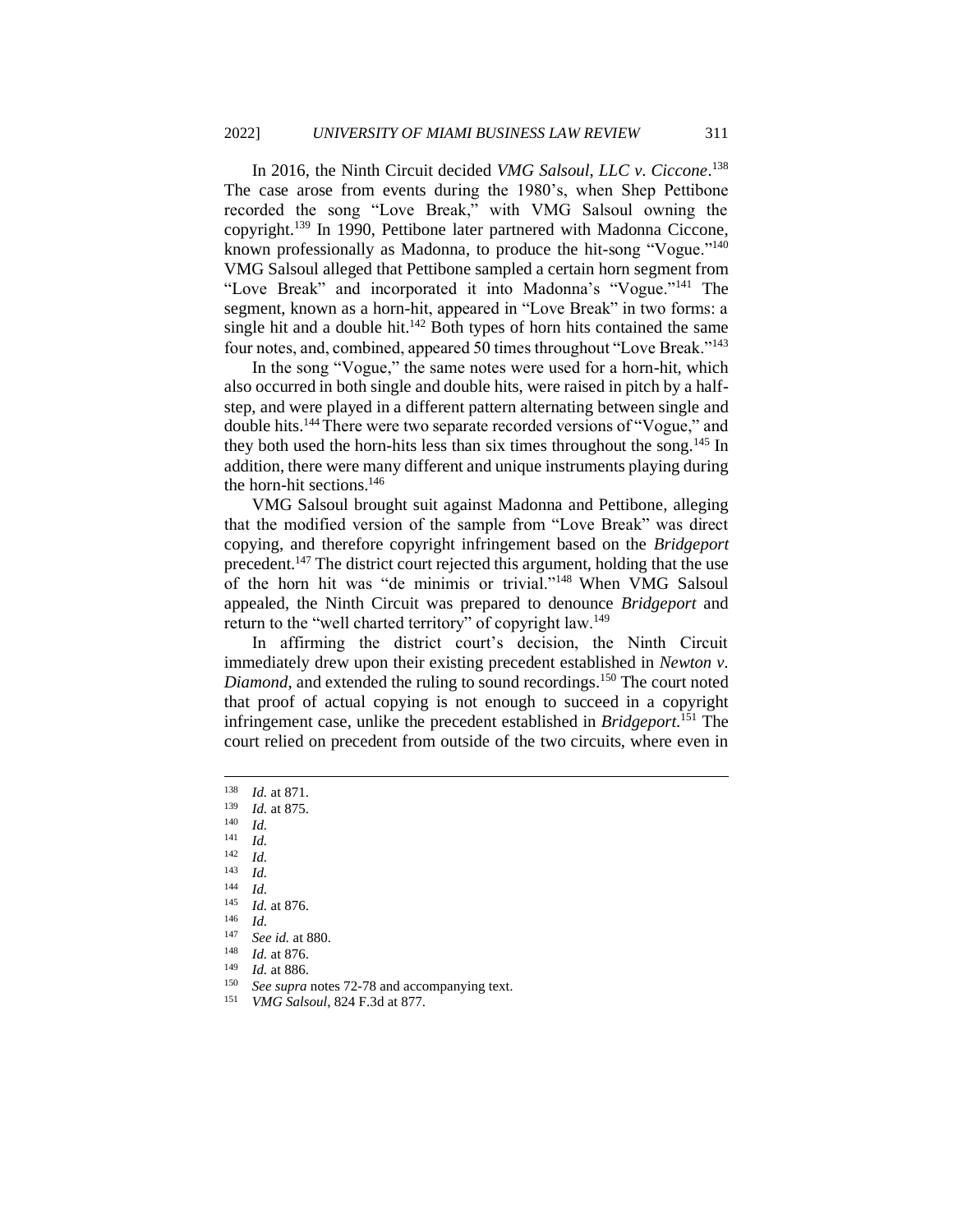the presence of factual copying, no legal consequences will result unless that copying is substantial.<sup>152</sup> This principle is referred to by courts, including the Ninth Circuit, as *de minimis*. <sup>153</sup> The court notes that in order for the plaintiff to establish an infringement claim, the copying must be greater than the *de minimis* standard.<sup>154</sup>

The Ninth Circuit's earlier decision in *Newton* was not the decision which established the circuit split on digital sampling between the Sixth and Ninth Circuits. In *Newton*, the court held that the *de minimis* standard applied routinely throughout copyright law, but the decision was based solely on whether the standard should apply for copying musical compositions.<sup>155</sup> Prior to *VMG Salsoul*, the Ninth Circuit did not establish a standard for sound recordings and digital sampling. The *Newton* decision was therefore extended to digital sampling in *VMG Salsoul*, noting that copying is considered *de minimis* "only if it is so meager and fragmentary that the average audience would not recognize the appropriation."<sup>156</sup> When it comes to sound recordings and digital sampling, the court notes that "what matters is how the musicians *played* the notes, that is, how their rendition distinguishes the recording from a generic rendition of the same composition."<sup>157</sup> Put simply, courts should compare the allegedly copied new work to a direct copy of the original sound recording.<sup>158</sup>

Ultimately, the Ninth Circuit decided that the sound recording of "Vogue" did not exceed the *de minimis* standard, and that a reasonable juror would not be able to recognize the original sound recording in the new song.<sup>159</sup> However, the Ninth Circuit did not stop their opinion there. They took every opportunity to criticize *Bridgeport* and make their complete disagreement with that decision known. The court described the *Bridgeport* decision as "rest[ing] on a logical fallacy."<sup>160</sup> The Ninth Circuit compared the Sixth Circuit's reasoning to the proposition that "if it has rained, then the grass is not dry,"<sup>161</sup> which does not logically suggest that "if it has not rained, then the grass is dry." $162$ 

<sup>162</sup> *Id.*

 $\frac{152}{153}$  *Id.* 

<sup>153</sup> *Id.*

 $\frac{154}{155}$  *Id.* 

<sup>155</sup> *See* Newton v. Diamond, 388 F.3d 1189 (9th Cir. 2004).

<sup>156</sup> *VMG Salsoul,* 824 F.3d at 878 (quoting Fisher v. Dees, 794 F.2d 432, 435 n.2 (9th Cir. 1986)).

<sup>157</sup> *Id.* at 879.

<sup>158</sup> *See id.*

*Id.* at 880.

<sup>&</sup>lt;sup>160</sup> *Id.* at 884 (quoting 4 Melvile B. Nimmer & David Nimmer, Nimmer on Copyright § 13.03[A][2][b], at 13-61).

<sup>161</sup> *Id.* at 885.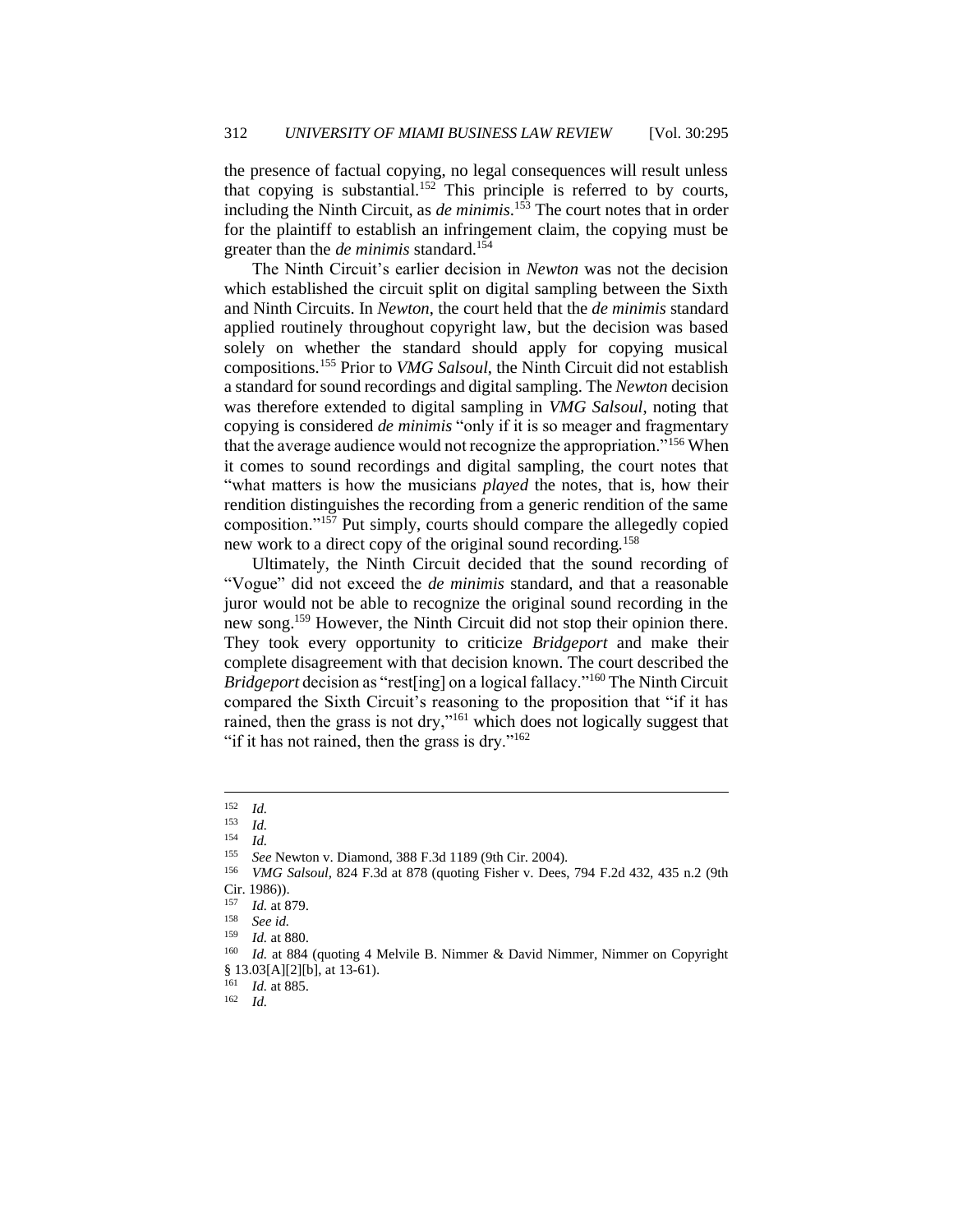The Ninth Circuit proceeded to list numerous occasions where the *Bridgeport* decision was criticized by scholars and rejected by courts.<sup>163</sup> The strong opinion issued by Circuit Judge Graber summarized the contempt of the *Bridgeport* precedent by the legal profession. However, the Ninth Circuit's opinion and rule that was clearly supported by other precedent did not lead to a final outlook on digital sampling cases. Absent a decision from the Supreme Court, courts outside of the Sixth and Ninth circuits remain free to choose whether to follow one of the existing rules. Currently, there are no cases lined up to advance to the Supreme Court, and the Court did not hear appeals to either of these cases. The aftermath of *Bridgeport* and *VMG Salsoul* still extends to cases decided outside of those circuits and is still a matter of discussion when recommending possible solutions to the digital sampling problem.

#### <span id="page-19-0"></span>IV. THE UNCLEAR PATH AHEAD: INCONSISTENCIES AFTER *VMG SALSOUL*

After *VMG Salsoul,* scholars seemed hopeful that a digital sampling case may finally reach the Supreme Court for clear guidance on the issue. Those hopes ultimately did not come to fruition. Instead, courts outside of the Sixth and Ninth circuits were left to decide how to proceed with digital sampling cases, and whether to apply the precedent of either. The result was a new era in digital sampling jurisprudence, and new possibilities to decide these cases.

Shortly after the *VMG Salsoul* decision, the District Court for the Southern District of New York heard *Estate of Smith v. Cash Money Records, Inc*. <sup>164</sup> This court already had digital sampling precedent of its own resulting from the *Grand Upright*<sup>165</sup> decision in 1991 and the *Williams v. Broadus*<sup>166</sup> decision in 2001. The court's per se rule in *Grand Upright* and the substantial similarity test of *Williams v. Broadus* were both thrown out for a new rule.<sup>167</sup> The new rule was also not borrowed from either the *VMG Salsoul* or *Bridgeport* decisions.<sup>168</sup> Instead, the court applied the fair use doctrine as a defense to digital sampling.<sup>169</sup>

<sup>163</sup> *See id.* at 886.

<sup>164</sup> Estate of Smith v. Cash Money Records, Inc., 253 F. Supp. 3d 737 (S.D.N.Y. 2017).

<sup>&</sup>lt;sup>165</sup> Grand Upright Music Ltd. v. Warner Bros. Records, Inc., 780 F. Supp. 182 (S.D.N.Y. 1991).

<sup>166</sup> Newton v. Diamond, 388 F.3d 1189, 1195 (9th Cir. 2004).

<sup>167</sup> *See Estate of Smith*, 253 F. Supp. 3d 737.

<sup>168</sup> *See id*.

See id.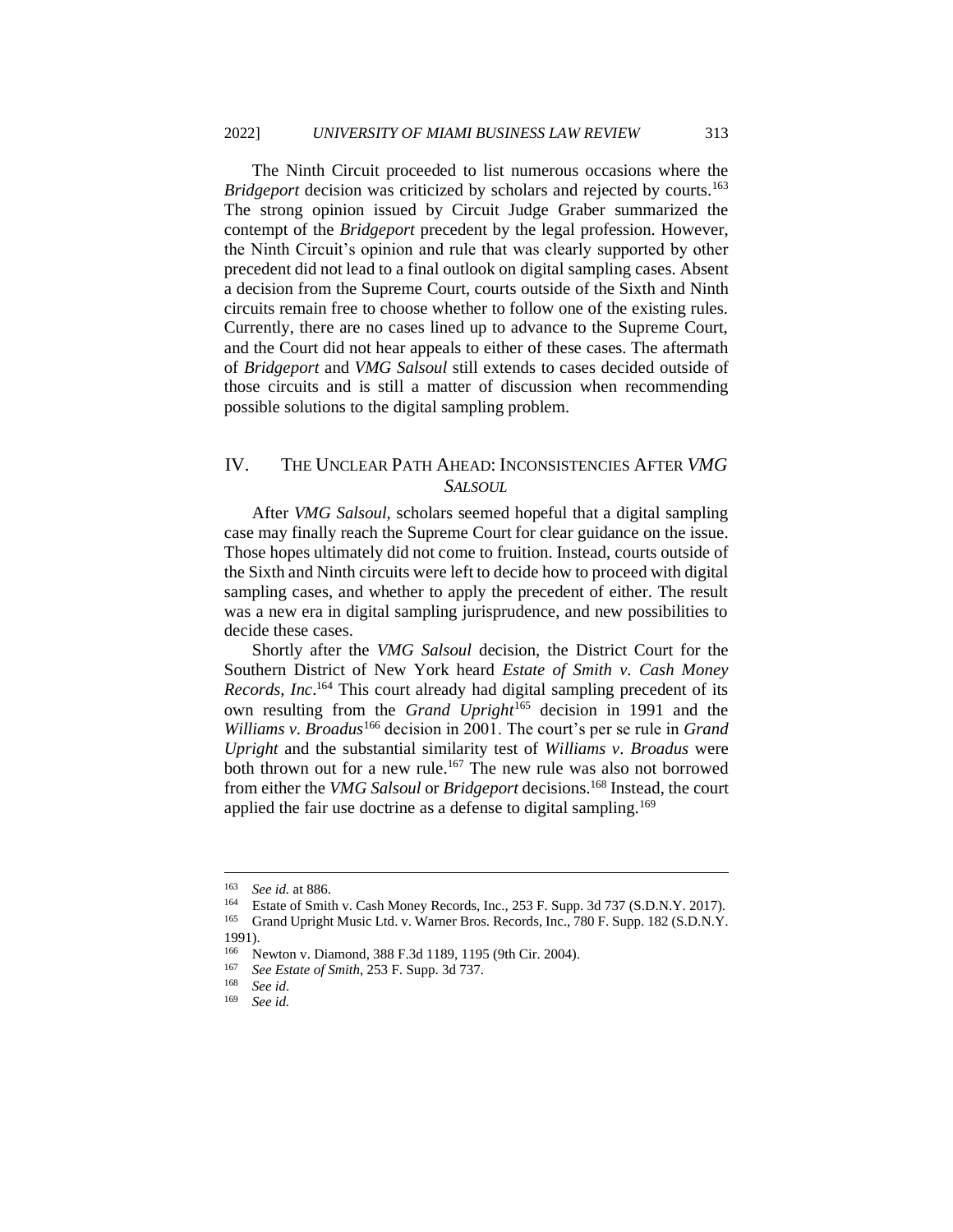In the case, the estate of Jimmy Smith brought suit against Cash Money Records over the release of a song by the artist Drake.<sup>170</sup> On the album, there is an approximately 35-second intro to the song "Pound Cake" which features a sample of a Jimmy Smith spoken-word recording.<sup>171</sup> Almost all of the original recording reappeared in the new song, with the exception of a few deleted or modified words.<sup>172</sup> With such similarity between the original and new sound recordings, a *de minimis*  standard or substantial similarity test would likely lead to a judgment in favor of the original copyright owner. However, the court took a different approach. Instead of relying on *VMG Salsoul* or *Bridgeport*, the court here decided to avoid citing either case as precedent, and instead applied a fair use exception. $173$ 

In applying the fair use doctrine, the Southern District of New York examined four factors outlined in 17 U.S.C. § 107 to decide whether actual copying can be excused from infringement.<sup>174</sup> First, the court examined the purpose and character of the use of the sample.<sup>175</sup> When a new work which incorporates a sample is transformative, the fair use doctrine may be an exception to infringement.<sup>176</sup> Second, the court analyzed the nature of the copyrighted work to decide whether the work was more expressive and creative, or factual and informational.<sup>177</sup> Work that is expressive and creative should be afforded more copyright protection than factual or informational work.<sup>178</sup> Third, the court considered the amount and substantiality of the portion used.<sup>179</sup> The length of the copied portion compared to the length of the entire original recording is not necessarily important, but rather whether the length copied was needed to achieve the new work's transformative purpose.<sup>180</sup> Finally, the court analyzed the effect of the new use on the potential market for or value of the copyrighted work. If a new work has no negative impact to the potential market for the original work or its value, the fair use doctrine may provide an exception for infringement.<sup>181</sup> Ultimately, the court found that the defendant's inclusion of the copied portion from the original sound recording fell

 $\frac{172}{173}$  *Id.* 

- <sup>173</sup> *See id.* at 737.
- <sup>174</sup> *Id.* at 748; *see also* 17 U.S.C. § 107.
- <sup>175</sup> *Id.* at 749.
- $\frac{176}{177}$  *Id.*
- $\frac{177}{178}$  *Id.* at 751.
- *Id.*
- $\frac{179}{180}$  *Id.*
- $\frac{180}{181}$  *Id.*
- *Id.* at 752.

 $\frac{170}{171}$  *Id.* at 742.

 $\frac{171}{172}$  *Id.* at 743.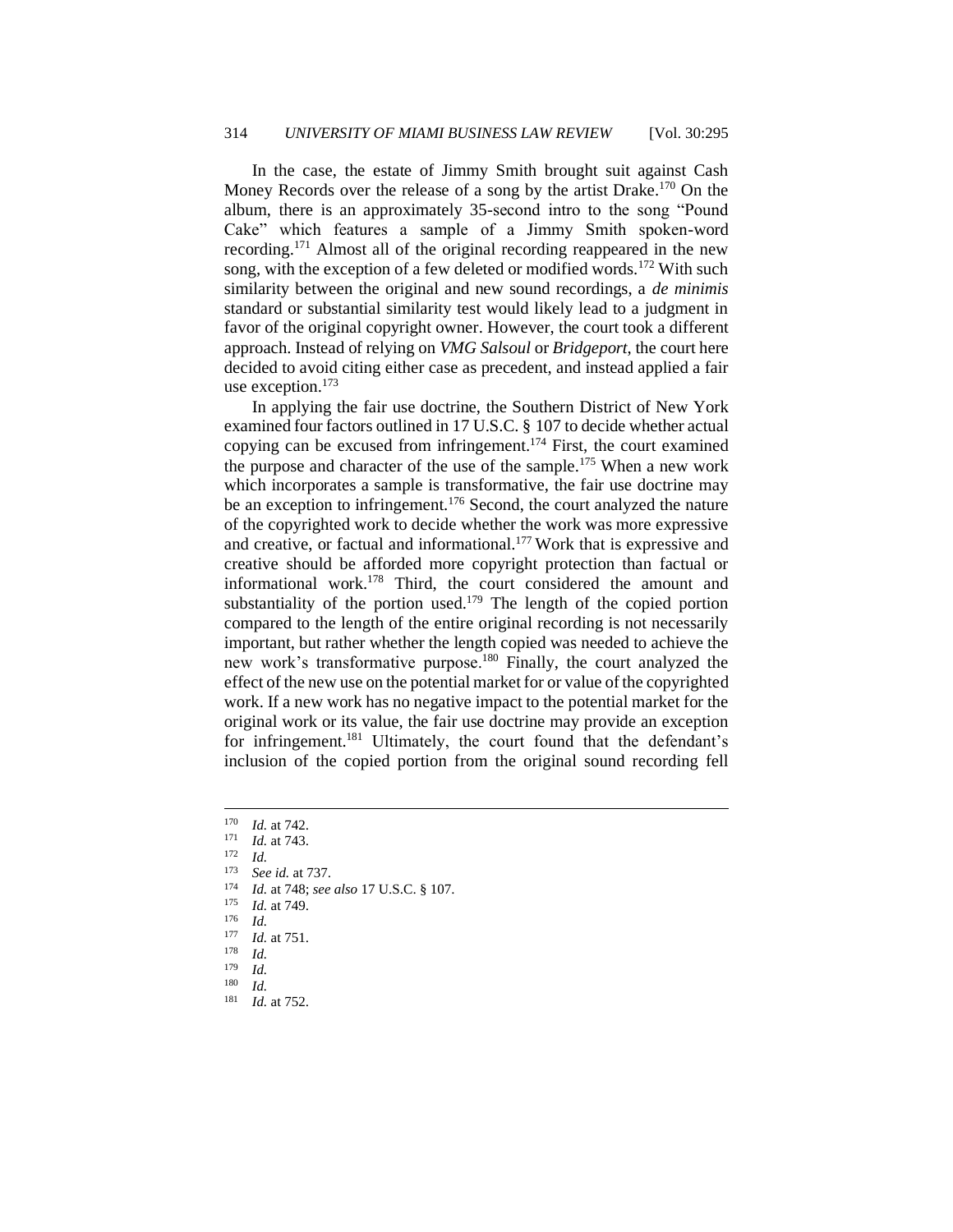within the fair use exception and thus did not infringe on the copyright owner's rights.<sup>182</sup>

In 2020, the Fifth Circuit had a chance to comment on the digital sampling issue in *Batiste v. Lewis*. <sup>183</sup> The case arose from a suit brought by a local jazz musician against the famous hip-hop duo Macklemore and Ryan Lewis.<sup>184</sup> Although the court granted summary judgment in favor of the defendants for the plaintiff's failure to prove actual copying,  $185$  the court was still able to add criticism toward *Bridgeport*. The court described *Bridgeport's* rule as "widely criticized"<sup>186</sup> and further noted that a substantial similarity analysis is necessary in digital sampling cases, despite the Sixth Circuit's bright-line rule.<sup>187</sup> Other circuits, such as the Eleventh Circuit, have followed their own precedent through applying substantial similarity tests.<sup>188</sup>

With the wide array of decisions and analyses on digital sampling after *VMG Salsoul*, it is clear that neither case within the circuit split accomplished the goal of establishing a long-standing rule. Legal scholars and courts continue to offer new solutions, insights, and ideas into the realm of digital sampling jurisprudence. With ideas ranging from legislative action to expanding existing doctrines, the future of digital sampling remains unclear.

## <span id="page-21-0"></span>V. EMERGING SOLUTIONS FOR DIGITAL SAMPLING: THE RISE OF FAIR USE AND THE MODERN MUSIC INDUSTRY

As technology progresses and the music industry becomes increasingly production-focused, the practice of digital sampling seems here to stay. This does not mean that digital sampling is necessarily detrimental to the music industry or copyright law. Digital sampling has ushered in a new era in music creativity, promoted the rise of new genres, and has even been shown to have positive impacts in the music market. However, until courts are able to consistently analyze digital sampling lawsuits, or legislative action is taken, copyright owners and digital sampling artists alike are left worse off.

 $\frac{182}{183}$  *Id.* 

<sup>183</sup> *See generally* Batiste v. Lewis, 976 F.3d 493 (5th Cir. 2020).

 $\frac{184}{185}$  *Id.* at 499.

*Id.* at 509.

<sup>186</sup> *Id.* at 506.

<sup>187</sup> *Id.* at 502.

<sup>188</sup> *See* Saregama India Ltd. v. Mosley, 687 F.Supp.2d 1325 (S.D. Fla. 2009) (Affirmed by 11th Cir.).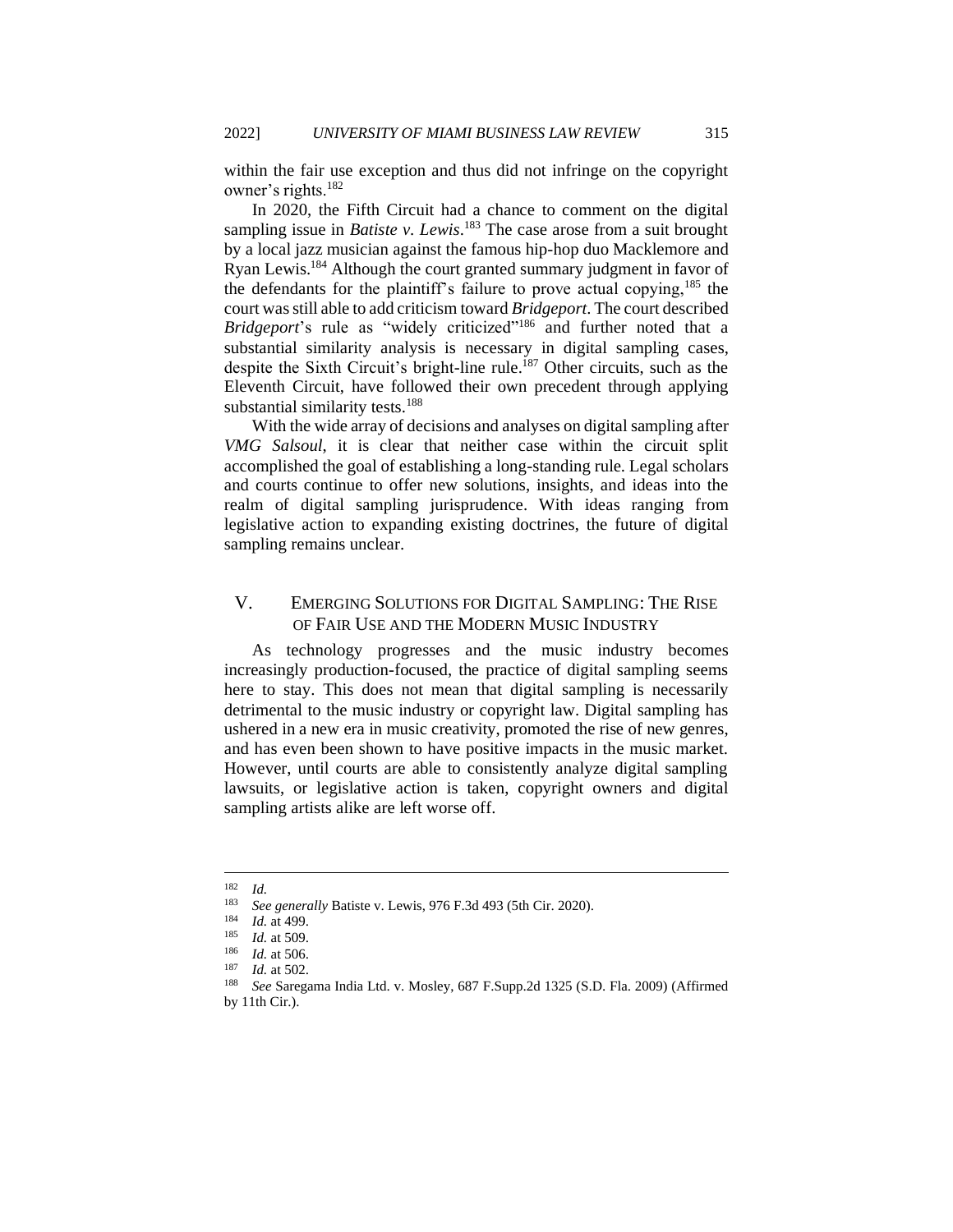## <span id="page-22-0"></span>*A. Possible Legislative Action: Amending the Copyright Statutes*

Dating back to the earliest digital sampling cases, such as *Grand Upright*, many scholars have called upon legislative action to standardize digital sampling law. This concept isn't an outlandish one; most of copyright law stems from the statutes set forth by the Copyright Act of 1976.<sup>189</sup> The history of digital sampling began taking off throughout the 1980's and 1990's, and therefore was not much of a concern to lawmakers during the passage of the Act. Yet after years of digital sampling lawsuits and legal commentary, lawmakers have failed to amend the copyright statutes or add any laws regarding digital sampling. Some possible legislative solutions have been suggested in light of the more recent history of digital sampling cases.

A potential solution would be to amend the copyright statutes and add a section specifically addressing digital sampling of sound recordings. This could either be done by amending 17 U.S.C. § 114 (Exclusive Rights in Sound Recordings), or by adding an additional section covering digital sampling of sound recordings. In section 114, the exclusive rights of a copyright owner granted in section 106 are limited for sound recordings. Section 114 states "the exclusive rights of the owner of a copyright in a sound recording. . . do not extend to the making or duplication of another sound recording that consists entirely of an independent fixation of other sounds, even though such sounds imitate . . . those in the copyrighted sound recording."<sup>190</sup> This section could be amended to address digital sampling as well, and establish a standard for which the exclusive rights of the original copyright holder do not apply. For example, the section could add that copying a portion of a copyrighted sound recording for use in digital sampling is permissible under certain circumstances only, such as for the creation of another sound recording in which the original sound recording is not readily identifiable. A standard such as this would create a statutory *de minimis* or substantial similarity guideline and would help guide courts and create consistency in judicial analyses.

Another legislative solution which has gained traction over recent years is to establish a compulsory licensing system in the digital sampling market. After the passage of the Music Modernization Act in  $2018$ , <sup>191</sup> Congress demonstrated a willingness to modify copyright law after decades of stability. The passage of the Act gave scholars some hope that Congress would also address the long-standing problem of digital

<sup>&</sup>lt;sup>189</sup> Copyright Act of 1976, Pub. L. No. 94-553 (1976).<br><sup>190</sup> 17 U S C  $\pm$  3 114

 $^{190}$  17 U.S.C. § 114.<br> $^{191}$  Music Moderniz:

Music Modernization Act, Pub. L. No. 115-264 (2018).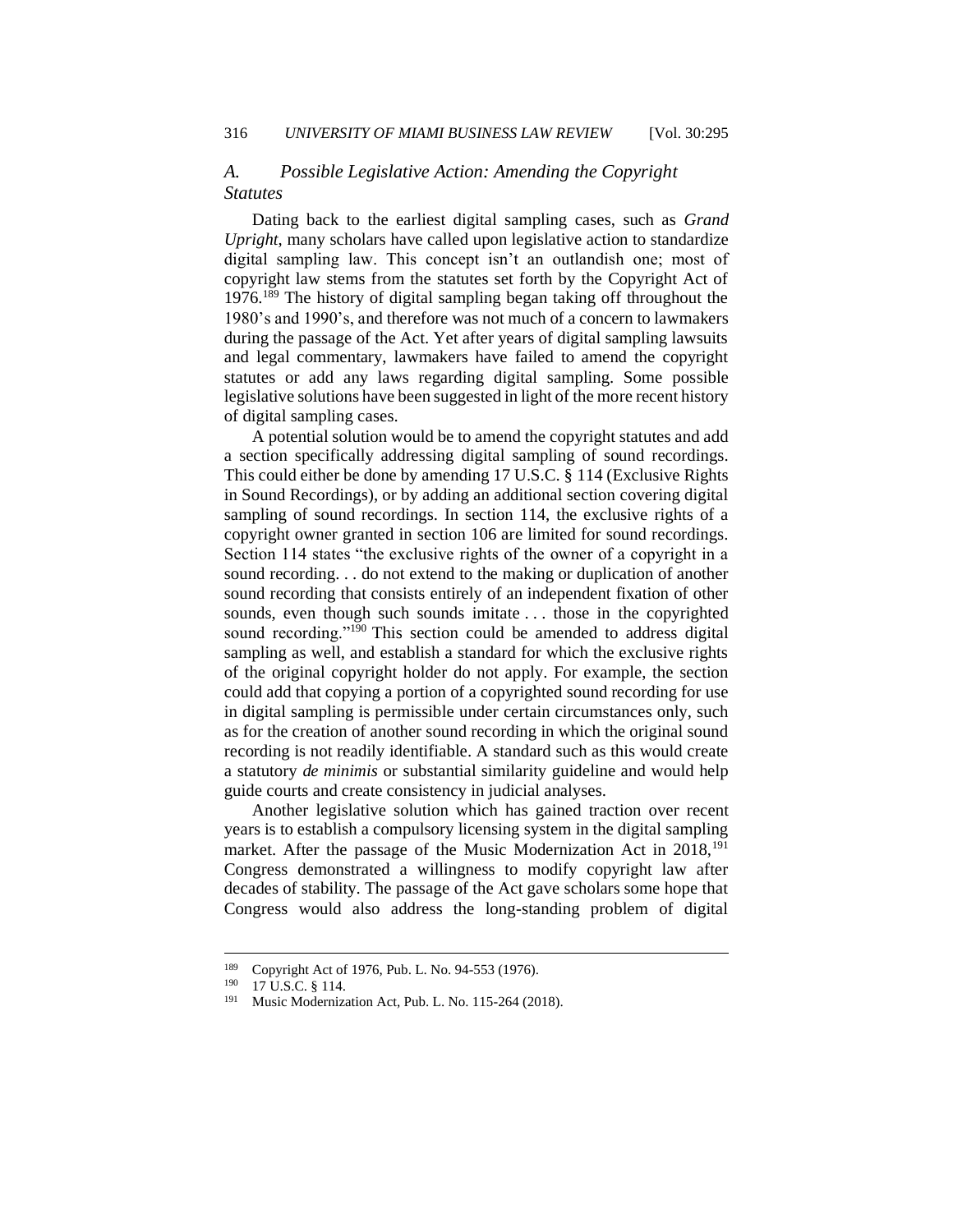sampling. Compulsory licensing became a highly discussed solution, taking the idea from the copyright law's treatment of cover songs.<sup>192</sup>

A compulsory licensing system allows "certain parties to use copyrighted material without the explicit permission of the copyright owner in exchange for a specified royalty."<sup>193</sup> The general basis of such a system, however, is that artists can use copyrighted material after meeting the procedural requirements contained within 17 U.S.C. § 115.<sup>194</sup> Compulsory licensing is traditionally used by cover artists, where cover artists are permitted to perform the original work of a copyright owner without first obtaining the owner's permission.<sup>195</sup> While the cover artist is empowered with the right to perform a copyrighted work, the original owner is entitled to statutory royalty payments based on the cover artist's distribution of the work.<sup>196</sup> The benefits of such a system are described as mutual, where new artists are able to promote creativity and popularity, while old artists can receive royalties and often a renewed popularity of their original work.<sup>197</sup>

In digital sampling, such a system may be more complex than with cover songs. However, modern technology may provide support. Digital streaming, blockchain, and licensing databases make it easier to keep track of the success of new songs.<sup>198</sup> A database could be created where new artists can upload their song information, including any samples used, and copyright owners would be notified. While copyright owners would not have an option of declining the license, they would be able to know in advance that their work was being used in a digital sample. From there, any digital streams, radio plays, or album sales can be monitored using advanced technology and tracked within the database. Under the compulsory licensing system, the statutory royalty fee will then be tracked and charged to the sampling artist. This solution would avoid any surprises, and likely reduce litigation over unlicensed sampling.

However, a compulsory licensing system has its downsides as well. First, original copyright holders would not be able to decline use of a digital sample. For artists that seek to maintain their originality and purpose of their work, this may be unfavorable. In addition, the current landscape of compulsory licensing for cover songs is often controlled by the media providers which help artists complete the licensing

<sup>192</sup> *See* 17 U.S.C. § 115.

<sup>&</sup>lt;sup>193</sup> *License*, BLACK's LAW DICTIONARY (10th ed. 2014).

 $^{194}$  17 U.S.C. § 115.<br>195 Section

<sup>195</sup> *See id*.

<sup>196</sup> *See id*.

<sup>197</sup> *See* Christopher R. Sabbagh, *Envisioning a Compulsory-Licensing System for Digital Samples Through Emergent Technologies*, 69 DUKE L.J. 231, 235 (2019).

<sup>198</sup> *Id.* at 255.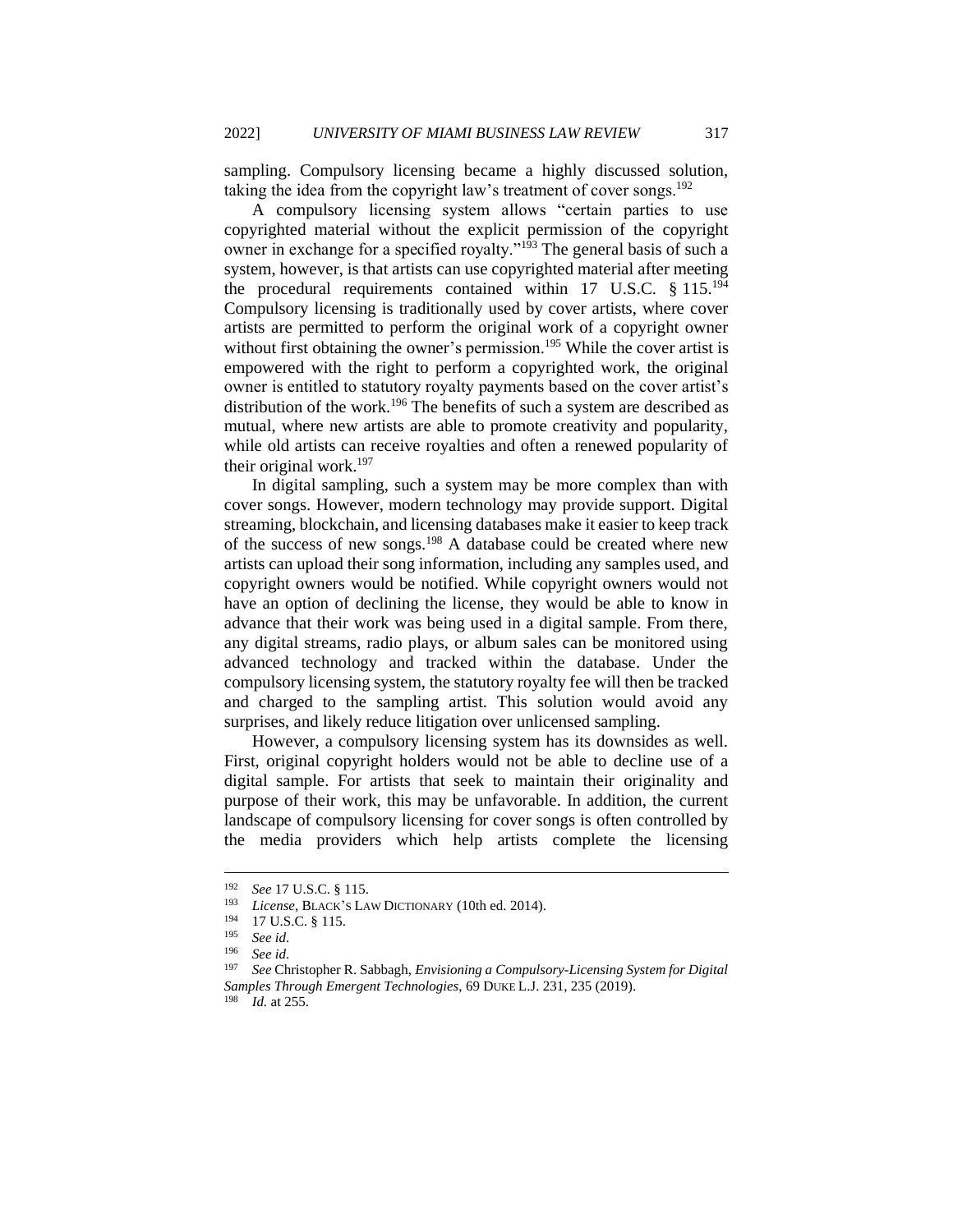requirements.<sup>199</sup> Artists may not be well aware of the licensing system and requirements, and therefore media providers, such as YouTube, have assisted in the licensing process.<sup>200</sup> Such a problem with a lack of knowledge and access to the licensing system would likely arise in digital sampling as well, and it is uncertain whether media providers that handle digitally sampled sound recordings would be up for such a task.

While there have also been calls for the music industry itself to step up and establish such a licensing system or database, progress has been slow. The music industry and licensing system are incredibly profitdriven, and large-scale record labels and artists have been able to control the market of legally licensing sound recordings. Ultimately, smaller artists often sample illegally, and unless their work becomes popular, their creativity is often unpunished. These discrepancies show the inefficiencies in the current market, the loss of potential creativity, and the loss of value that could be gained given a more standardized and consistent legal solution.

Fortunately, in 2018, Congress passed the Music Modernization Act,<sup>201</sup> and with it the Mechanical Licensing Collective ("MLC").<sup>202</sup> The MLC was intended to simplify digital audio licensing for selfadministered artists, enabling the artists to recover royalties when their copyrighted work is used by others.<sup>203</sup> While the MLC is a step in the right direction for efficient and lawful digital sampling, there has been some criticism with the program. For example, there have been reports of different registrants claiming ownership of a work, combined with a lack of knowledge among smaller artists.<sup>204</sup>

While compulsory and mechanical licensing have grown in popularity among scholars and lawmakers alike, there may be another solution from a federal court in New York.

#### <span id="page-24-0"></span>*B. The Middle Ground: Pairing De Minimis Analysis and Fair Use Exceptions*

Without a decision from the Supreme Court on point, it is up to courts to decide how they will approach digital sampling cases. The Sixth and Ninth circuits have made their views clear, while sparking debate outside of their circuits. The Southern District of New York may have pointed to

<sup>203</sup> *See id.*

<sup>204</sup> *See id.*

<sup>199</sup> *Id.* at 251.

 $\frac{200}{201}$  *Id.* 

Music Modernization Act, Pub. L. No. 115-264 (2018).

<sup>202</sup> *See generally* Stephen Carlisle, *The Ins and Outs, the Good and the Bad, of the Mechanical Licensing Collective*, NOVA SOUTHEASTERN UNIVERSITY, http://copyright. nova.edu/mechanical-licensing-collective/ (May 13, 2021).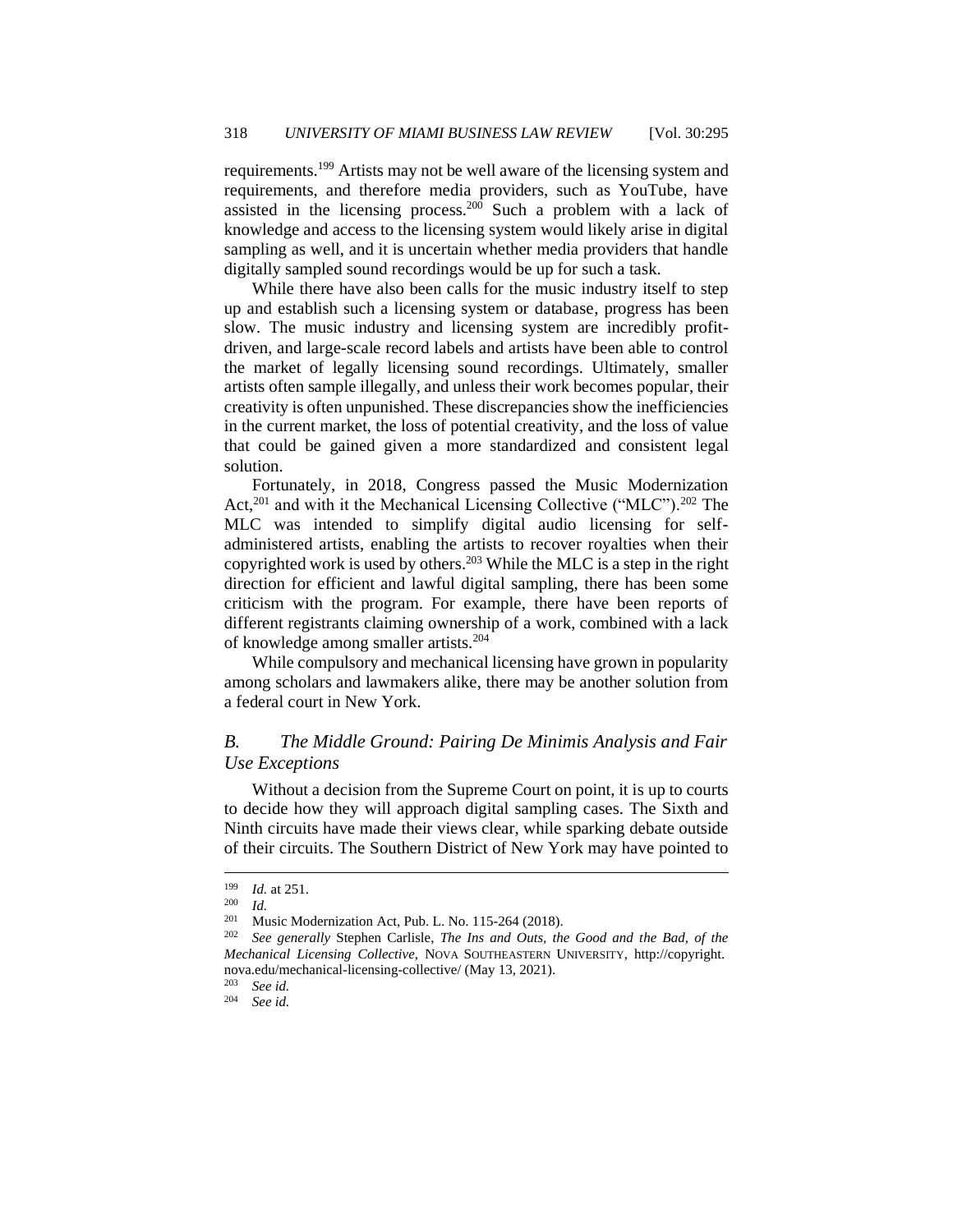an appropriate solution going forward in universally applying the fair use doctrine and thus helping to promote creativity and existing copyright principles.<sup>205</sup>

The fair use doctrine has been described as a "middle ground"<sup>206</sup> between the *Bridgeport* and *VMG Salsoul* decisions. Digital sampling has been compared to artwork appropriation, a much longer standing practice, with more understood judicial precedent.<sup>207</sup> Fair use has been consistently applied in artwork appropriation, as this type of sampling is understood to be a form of respect and tribute to the legends of art. While the history of digital sampling, and the legal history behind it, are not as established, the two art forms share the same reasoning. Sampling in music grew out of an appreciation for music legends, starting from tributes in jazz performances and moving into other genres. The purpose has been to use existing work, create a new transformative form of art, and promote creativity. The idea of transformative work is the basis of the fair use defense and should permit a universal application of the concept in digital sampling.

While applying fair use in digital sampling can also be accomplished through legislative action such as amending 17 U.S.C. § 107, it is more likely that courts can establish a standard of their own. This is exactly how the Southern District of New York approached fair use in *Estate of Smith*. <sup>208</sup> The court relied on the existing statutory language from section 107 to achieve a fair use standard in digital sampling.<sup>209</sup>

From the Southern District of New York's opinion, there is a clear and understandable way to apply fair use to digital sampling cases. The court outlined the four statutory factors and applied them to the facts of the case.<sup>210</sup> The first factor is to determine the purpose and character of sample as compared to the original work.<sup>211</sup> If a sample is used to create a new work in an entirely new genre with an entirely different purpose and audience, the fair use exception should lean toward permitting the use. In this case, the work is described as achieving the transformative effect necessary in applying the fair use exception.<sup>212</sup> On the contrary, if a sample

<sup>205</sup> Estate of Smith v. Cash Money Records, Inc., 253 F. Supp. 3d 737, 752 (S.D.N.Y. 2017).

<sup>206</sup> *See generally* Tyler B. Burns, *And They Sayin' it's Because of The Internet: Applying the De Minimis Exception to Digital Sound Sampling in the Wake of VMG Salsoul, LLC v. Ciccone*, 10 DREXEL L. REV. 445 (2018).<br><sup>207</sup> See generally Melissa Eckhause. Di

<sup>207</sup> *See generally* Melissa Eckhause, *Digital Sampling v. Appropriation Art: Why is One Stealing and the Other Fair Use? A Proposal for a Code of Best Practices in Fair Use for Digital Music Sampling*, 84 MO. L. REV. 371 (2019).

<sup>208</sup> *See Estate of Smith*, 253 F. Supp. 3d 737.

*Id.* 

 $\frac{210}{211}$  *Id.* at 748.

 $\frac{211}{212}$  *Id.* at 749.

*Id.* at 750.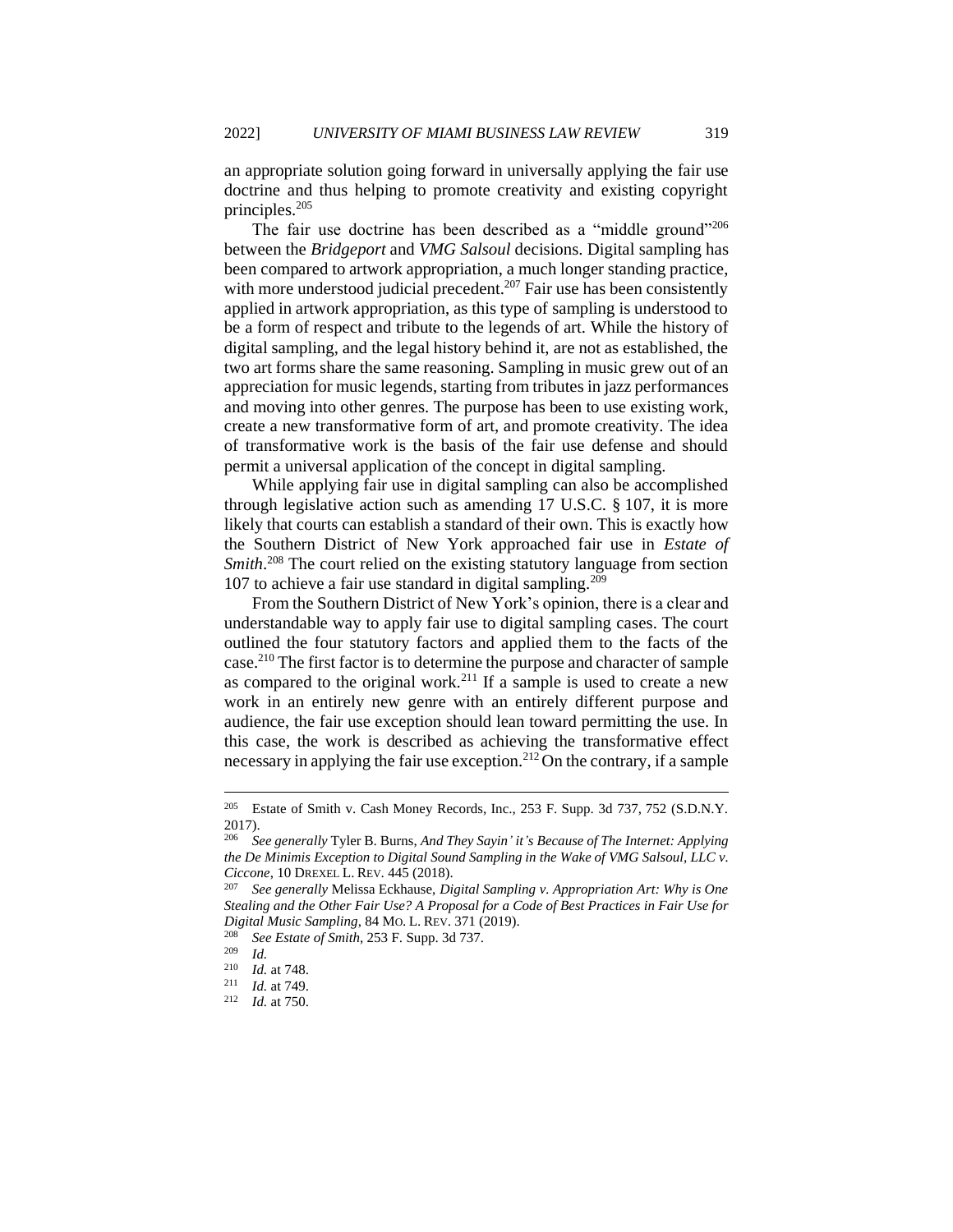is used within the same genre, in the same way, with the same purpose and audience, then that use leans more toward stealing and "free-riding" on the original artist's creativity. In this case, fair use should not be applicable. When the use of a sample falls somewhere in between, courts may have more discretion when deciding whether the fair use exception should permit the use regardless of unlicensed infringement.

The second factor to consider in applying a fair use exception is the nature of the original copyrighted work.<sup>213</sup> Copyrighted works are generally described to be one of two forms – either creative or expressive, or factual or informational.<sup>214</sup> More protections and rights should be afforded to owners of creative or expressive works.<sup>215</sup> These types of works contain more elements of uniqueness and independence and are therefore less likely to be recreated out of pure chance. These types of works also usually serve a specific and unique purpose, and the artist should have more control over the preservation of that goal. On the contrary, works that are more factual or informational should be afforded less protections.<sup>216</sup> These types of works promote knowledge and information and should be more easily replicable and publicly available. The fair use exception would therefore be more applicable in the sampling of factual or informational works than creative works.

The third factor considers the amount and substantiality of the portion of the original recording used in the new sample.<sup>217</sup> Should a new recording use, say, 80% of the original recording in the new recording, courts may feel less inclined to apply a fair use exception. The theory is that if a smaller portion of the original recording is used in the new recording, fair use may be more applicable. However, the Southern District of New York interpreted this statutory guideline in a different view. The court noted that the fair use exception may apply to any copying that is only as long as needed to accomplish the transformative effect.<sup>218</sup> In their decision, the court noted that the almost direct copying of a 35 second original sample did not exceed the length and substantiality test, because the inclusion of almost the full original recording was used solely to achieve a transformative goal.<sup>219</sup> The reasoning and decision seem almost contradictory to the fair use doctrine, when an entire original recording can be directly copied with the exception of a few words omitted and satisfy the fair use exception.

- <sup>213</sup> *Id.* at 751.
- $\frac{214}{215}$  *Id.*
- $\frac{215}{216}$  *Id.*
- <sup>216</sup> *Id.*
- $\frac{217}{218}$  *Id.*
- $\frac{218}{219}$  *Id.*
- *Id.*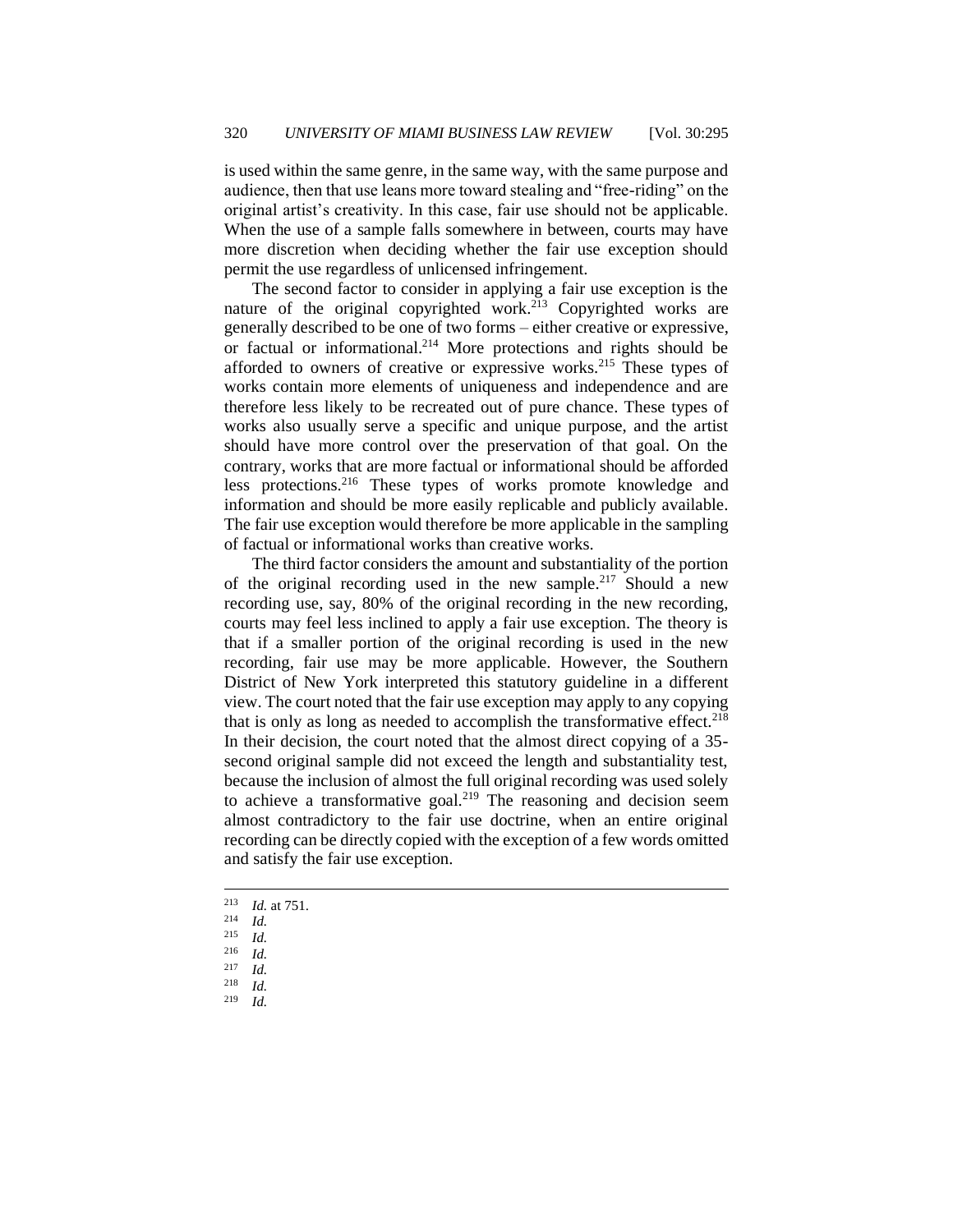The final factor is the effect on the original work's value in the market. Some scholars have argued that the same impacts apply in digital sampling as they do in cover songs.<sup>220</sup> For cover songs, the original song is often brought into a new sense of popularity, the original artist receives royalties, and the new artist is able to create their own creative style based on the original work.<sup>221</sup> The same could apply to digital sampling, although the original copyright holder would not receive royalties absent a compulsory licensing system which exists for cover songs. However, a recent study has shown that digital sampling may have positive effects throughout the music industry.<sup>222</sup> The study showed that digital sampling may actually increase the sales of the original work.<sup>223</sup> Digital sampling can therefore promote creativity in the new work, while increasing the value of the original.

The fair use exception has clear applicability in digital sampling cases. Even if a sample fails to satisfy one of the four factors, the courts may apply a balancing test between each factor as shown in the Southern District of New York's opinion.<sup>224</sup> However, the fair use exception may only be necessary in cases where substantial portions of the original work appear in the new work, as was the case in *Estate of Smith.*<sup>225</sup> In cases where a very minimal portion of an original sound recording is used and is modified to an extent where the original sound is nearly unidentifiable, courts should continue to apply a *de minimis* standard where an infringement claim would not be actionable. By pairing the de minimis standard and a fair use exception consistently and universally throughout courts, artists will have much greater liberty to creatively incorporate existing sound recordings into new songs. In addition, original copyright holders will also benefit from the middle ground by knowing that blatant and substantial copying of their original work for a similar purpose will be protected.

#### <span id="page-27-0"></span>VI. IT'S A WRAP: DIGITAL SAMPLING IS HERE TO STAY

The use of sampling has grown exponentially since the referential nature of performing tributes in jazz performances. The growth of computerized production and online access to the vast history of sound recordings has made digital sampling easier than ever. As more artists

<sup>&</sup>lt;sup>220</sup> *Id.* at 752.<br><sup>221</sup> See Ponte

<sup>221</sup> *See Ponte*, *supra* note 123 at 547-48.

<sup>222</sup> Schuster, ET AL., *Sampling Increases Music Sales: An Empirical Copyright Study*, 56 AM. BUS. L.J. 177, 208 (2019).

 $\frac{223}{224}$  *Id.* 

<sup>&</sup>lt;sup>224</sup> *Estate of Smith*, 253 F. Supp. 3d at 749.

*Id.* at 748.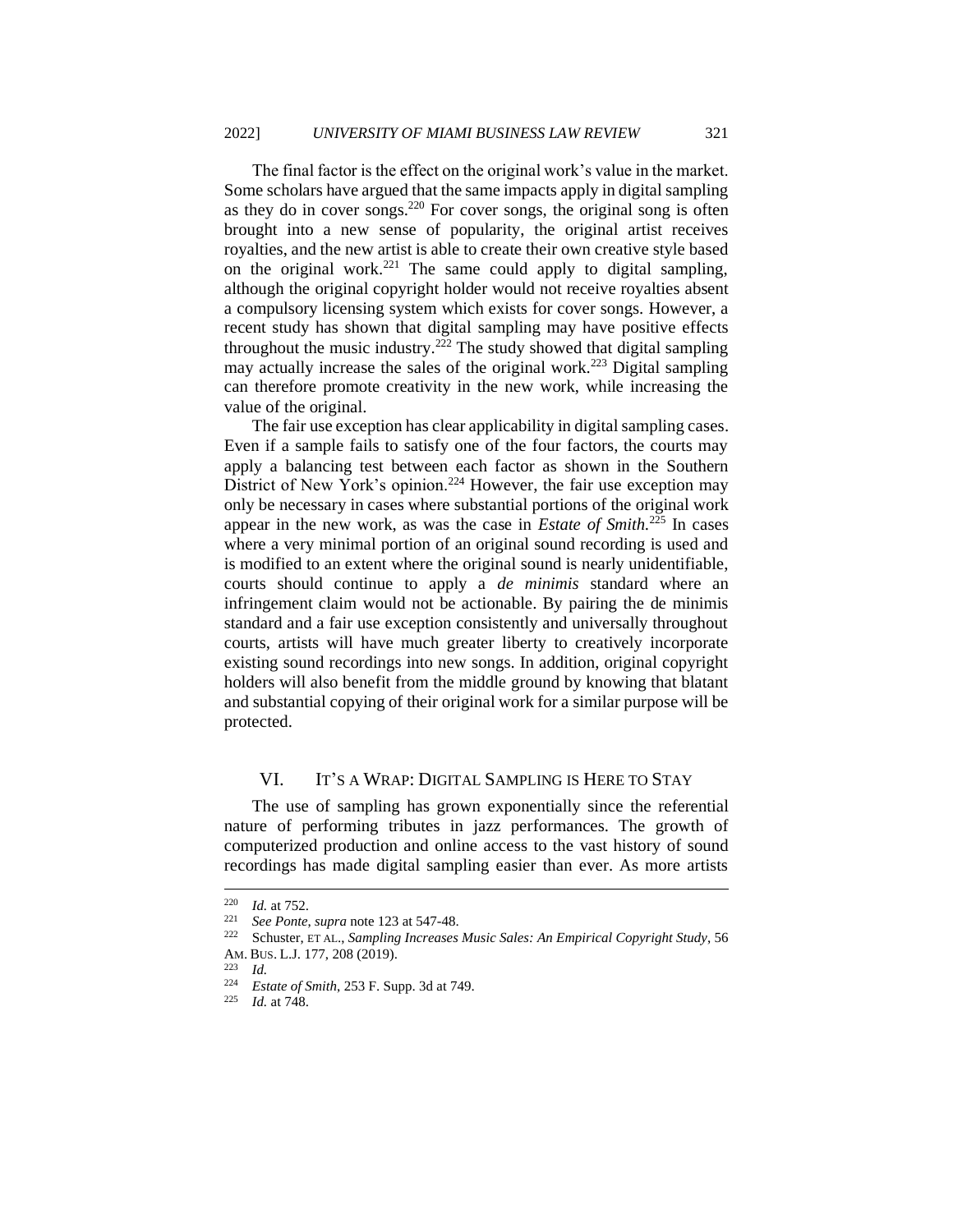reach historic levels of success by employing digital sampling, the practice is set to continue growing and making an impact in the music industry and courtrooms. This does no't mean that digital sampling is entirely negative. The access to a vast history of sound recordings and music has given producers the ability to create new sounds, pay respect to music's legends, and produce unique compilations of existing sound recordings. The rap artist, Kendrick Lamar, even reached the level of receiving a Pulitzer Prize for his album, *DAMN*., which was largely based on digital sampling.<sup>226</sup> The prize further elaborated the growing acceptance and admiration for creative uses of digital sampling. The music industry and original artists have also benefitted from the practice. A recent study suggested that digital sampling actually increases sales of original works, while promoting the growth of new artists within the industry.<sup>227</sup>

Despite the apparent benefits of this practice, there are clear copyright implications to digital sampling. Owners of a copyright in a sound recording are granted exclusive rights within United States copyright law.<sup>228</sup> Courts have long debated where those rights fit within the digital sampling issue. Early cases considered any level of digital sampling as stealing, and a per se infringement of the original artist's rights.<sup>229</sup> The Sixth Circuit made it clear that they agreed with this concept in *Bridgeport*. <sup>230</sup> *Bridgeport* established one side of the current circuit split on digital sampling, and set a bright-line rule that sampling without a license is illegal in any capacity.<sup>231</sup> After this decision, courts struggled to apply the Sixth Circuit's reasoning, and often rejected applying it.<sup>232</sup> The Ninth Circuit clearly disagreed a few years later when deciding *VMG Salsoul*. <sup>233</sup> Their decision established a *de minimis* standard to digital sampling, noting that minor and unrecognizable uses of an original copyrighted work should not be actionable as copyright infringement.<sup>234</sup>

Since the circuit split established in 2016, many courts have followed the Ninth Circuit, while some have expanded their analyses. A growing trend among legal scholars and courts is to consider the application of the fair use doctrine, codified as 17 U.S.C. § 107. The fair use standard has

 $\frac{231}{232}$  *Id.* 

<sup>&</sup>lt;sup>226</sup> THE PULITZER PRIZES, *supra* note 1.<br><sup>227</sup> Sebustar supra pote 222

<sup>227</sup> *Schuster*, *supra* note 222.

<sup>228</sup> *See* 17 U.S.C. §§ 106-122.

<sup>229</sup> *See* Grand Upright Music Ltd. v. Warner Bros. Records, Inc., 780 F. Supp. 182 (S.D.N.Y. 1991).

<sup>&</sup>lt;sup>230</sup> Bridgeport Music, Inc. v. Dimension Films, 410 F.3d 792, 795 (6th Cir. 2005).

<sup>232</sup> VMG Salsoul, LLC v. Ciccone, 824 F.3d 871, 886 (9th Cir. 2016) (citing several district court decisions that rejected the *Bridgeport* rule).

 $\frac{233}{234}$  *Id.* 

<sup>234</sup> *Id.*